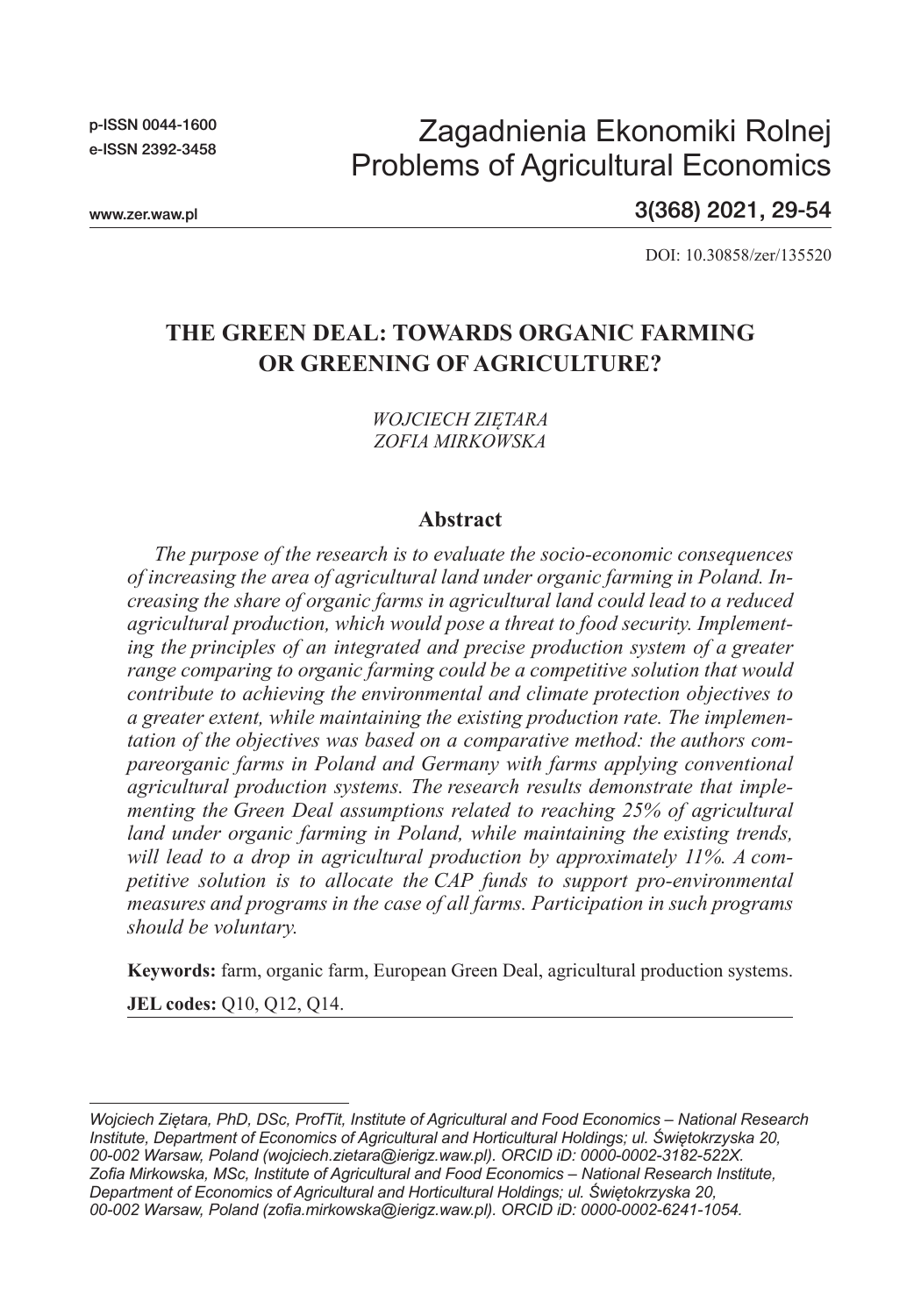#### **Introduction**

The statement that "social existence determines consciousness", which also involves the attitudes of society towards agriculture and food production, has actually become a cliché. In the post-war period marked by scarcity, poverty, and food shortages, the activities taken by the communities and policy-makers focused on maximizing agricultural production to satisfy food needs. These efforts were reflected by the Treaty of Rome of 1957 establishing the European Economic Community (EEC) and laid down the following objectives of the Common Agricultural Policy: to increase agricultural productivity by promoting technical progress and rational utilization of the production factors, to assure the availability of supplies that will reach consumers at reasonable prices, to stabilize markets, and to ensure a fair standard of living for the agricultural community (Treaty of Rome). The need for environmental protection has not been recognized yet. The prerequisite for meeting these objectives was the protection of the EEC's internal market. The tools applied led to differences between the global prices of agricultural products and prices within the EEC. The latter were significantly higher.

Within several years, the implementation of the adopted EEC objectives led to an overproduction of food and problems with managing surplus stocks of agricultural products, followed by discrepancies between the interests of EEC and non-EEC states. These were reflected in the GATT (future WTO) negotiations. The arrangements of the GATT Uruguay Round reduced the protectionism of the Community market and streamlined access of cheaper agricultural products from non-EEC markets to the Community market. This led to amendments of the Common Agricultural Policy introduced by the 1994 MacSharry's reform followed by Agenda 2000, assumptions of which were adopted in 1997. Some new objectives were added: the competitiveness of EU agriculture, creating the conditions to generate additional incomefrom non-agricultural industries for agricultural producers and their families, the inclusion of environmental objectives, and a greater involvement of farmers in managing natural resources. The latter objective addressed, to a certain extent, consumer expectations towards food quality, which had been increasing along with societies' wealth (Was et al., 2018).

To address the social expectations, the Common Agricultural Policy for 2021- -2027 has introduced new objectives that supplement the existing ones: supporting farmers' income, enhancing market orientation and competitiveness by making use of scientific research, technology and digitization, and improving farmers' position in the value chain. The need to mitigate climate change, protect biodiversity, habitats, and landscape, was recognized to a greater extent. These assumptions were reflected in the "European Green Deal" strategy encompassing the following policy areas: "From Farm to Fork" and "Biodiversity", which refer directly to agriculture. The key components of these strategies include: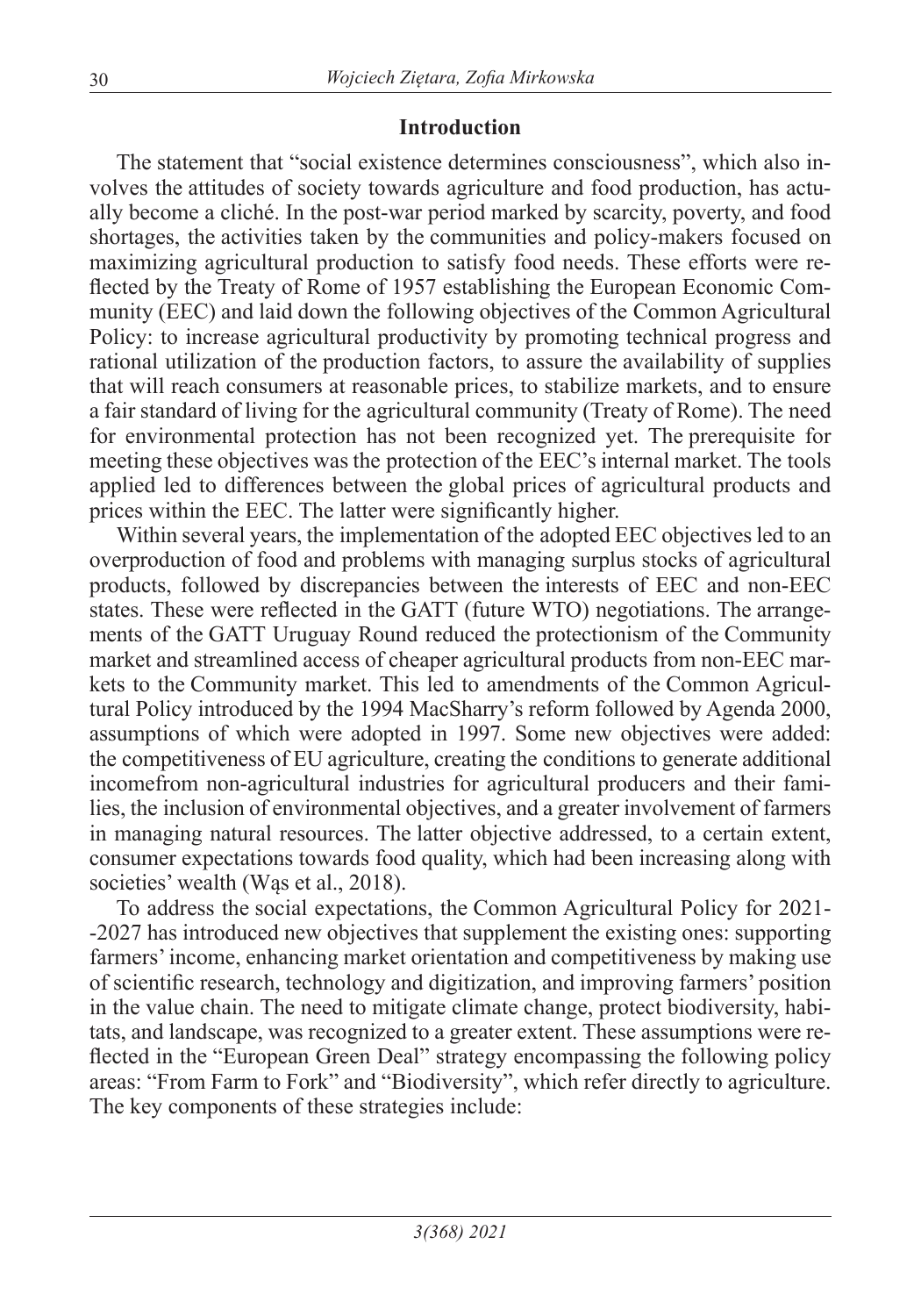- increasing the share of agricultural land under organic farming up to 25% in the individual countries and in the whole EU by 2030,
- reducing the use of chemical plant protection products by 50%,
- reducing the use of industrial mineral fertilizers by 20%,
- reducing the use of veterinary medicinal products by 50%,
- increasing the share of total agricultural land including high-biodiversity<sup>1</sup> and non-productive landscape elements to 10% (European Green Deal, 2021; Wrzaszcz and Prandecki, 2020; Zygmunt, 2020).

Defining the objective, i.e. increasing the share of agricultural land under organic farming, raises no formal reservations. It is unambiguous, similar to increasing the share of high-biodiversity areas in total agricultural land. The meaning of the remaining objectives remains unclear, however. How to understand decreasing the use of chemical plant protection products by 50%, veterinary medicinal products by 50%, and mineral fertilizers by 20%? On an average basis throughout the EU or per individual countries? Differences in the use of these products between the individual EU Member States are significant. For example, in 2016, the Netherlands used 9.36 kg of active substance per 1 ha of agricultural land while the use in Poland amounted to 2.18 kg/ha (Statistics Poland, 2020) in the same year2 . Similar differences are found in the use of mineral fertilizers and veterinary medicinal products. Reduced use of these products in the countries with a high consumption rate, e.g. above the EU's average, would be reasonable. On the other hand, Poland should increase their use to a reasonable level. These issues require a prudent decision. Assuming that one of the key objectives of the Green Deal is to protect climate and biodiversity, one should pose the question about the effectiveness of the measures, including primarily, increasing the share of organic farms up to 25% of agricultural land. This agricultural production system was previously supported by CAP payments, and its further support is planned even to a greater extent (Rozporządzenie MRiRW, projekt 2020). With regard to limited measures for CAP implementation, a question arises as to their optimal use in the context of climate and biodiversity protection. This leads to the following dilemmas: would increasing the support for organic farming at the expense of the other pro-environmental measures be reasonable and could better outcomes be achieved by more intensive support of other pro-ecological measures? The answer requires an evaluation of the socio-economic effects of increasing the share of land dedicated to organic farming to the target level of 25% of agricultural land.

<sup>1</sup> These include, among others, buffer zones, rotational and non-rotational areas, fallow lands, hedges, etc.

<sup>&</sup>lt;sup>2</sup> Using average values on a national scale may lead to incorrect conclusions. There are differences in the use of chemical plant protection products and fertilization rates between farms of different sizes. In 2018, the total use of plant protection products on farms with an agricultural land area of more than 50 ha was by 24% higher compared with farms with an agricultural land area of 5-10 ha, while the difference in farms of analogical classes specializing in field crops amounted to 30%. The difference in mineral fertilization rates in the case of this type of farms between analogical classes was 47% (Bocian, Osuch, and Smolik, 2020).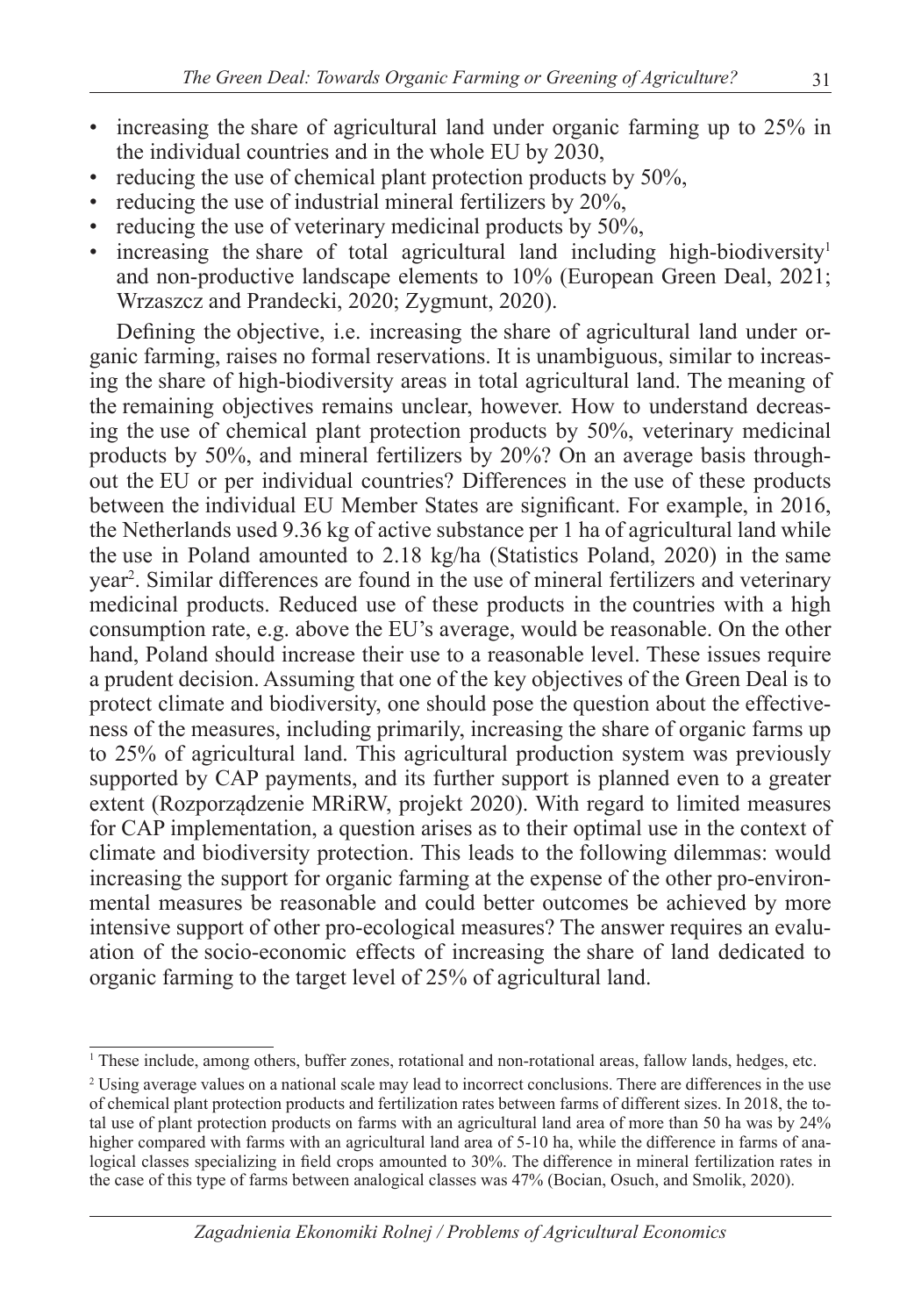#### **Methods and materials**

The main aim of the study is to evaluate the socio-economic effects of increasing the area of agricultural land under organic farming in Poland. Experience has shown that soil productivity in the case of organic farms was lower by approximately 50% compared with farms using conventional agricultural production systems3 (Krupa, Witkowicz, and Jacyk, 2016). Increasing the share of organic farms in agricultural land would lead to reduced agricultural production, which in turn would pose a threat to food security in individual EU Member States. According to the estimates by M. Marciniak, increasing the area of agricultural land dedicated to organic farming up to 25% and the share of non-productive area up to 10% of agricultural land, cereal production in the EU may decrease by 70-80 million tons, i.e. by nearly 25% of their total production (Marciniak, 2020). Declined cereal production would unquestionably lead to an increase in their prices.

An additional aim is an attempt to determine whether the implementation of the environmental and climate protection objectives, primarily by increasing the agricultural land area used for organic farming/, is the only appropriate measure. Perhaps other agricultural production systems could be considered, such as integrated and precise farming<sup>4</sup>, in which the implementation of the environmental objectives does not jeopardize the existing agricultural production rate (Majewski, 2002, 2008; Kuś and Stalenga, 2006). In addition, the environmental objectives may be achieved within the conventional system by implementing eco-schemes<sup>5</sup> and agri-environmental programs. It may be assumed that the implementation of the above-mentioned agricultural production systems outside organic farming will have a greater range than organic cultivation methods and will contribute to delivering the environmental and climate protection objectives to a greater extent, while maintaining the existing production rate.

In order to meet the aims, the study uses a comparative method. It presents the development of organic farms in the EU from 2005-2017. Selecting this period is associated with the integration of the Central and Eastern Europe countries (former socialist countries) with the EU. The countries were selected using the target

<sup>3</sup> The most common agricultural production systems are as follows: conventional farming – of various production intensity, poorly recognizing the issue of environmental protection and focused on the maximization of profit; organic farming – utilizing no synthetic plant protection products and industrial mineral fertilizers, focused on the use of the biological production potential of soil, flora and fauna, implementation of environmental objectives, and integrated farming consisting in management based on scientific recommendations, focused on equal implementation of environmental, economic, and social objectives. There is also the system of precise farming, in which the application of fertilizers and plant protection products are specified precisely on the basis of research and with the use of satellite technologies enabling the assessment of soil and plant condition (Wójcicki, 2008; Majewski, 1995, 2002, and 2008; Dominik, 2010)

<sup>4</sup> The integrated agriculture system allows for or even recommends using precise agriculture systems.

 $<sup>5</sup>$  Eco-schemes – a new direct payment under Pillar I. The eco-schemes will be an annual payment for imple-</sup> menting environmentally and climate friendly obligations/practices, which go beyond the baseline requirements and differ from the other obligations laid down in the Strategic Plan, i.e. among others, agri-environmental and climate obligations. The farmers will be able to join them on a voluntary basis, although each Member State must include a proposal of such an intervention in its strategic plan.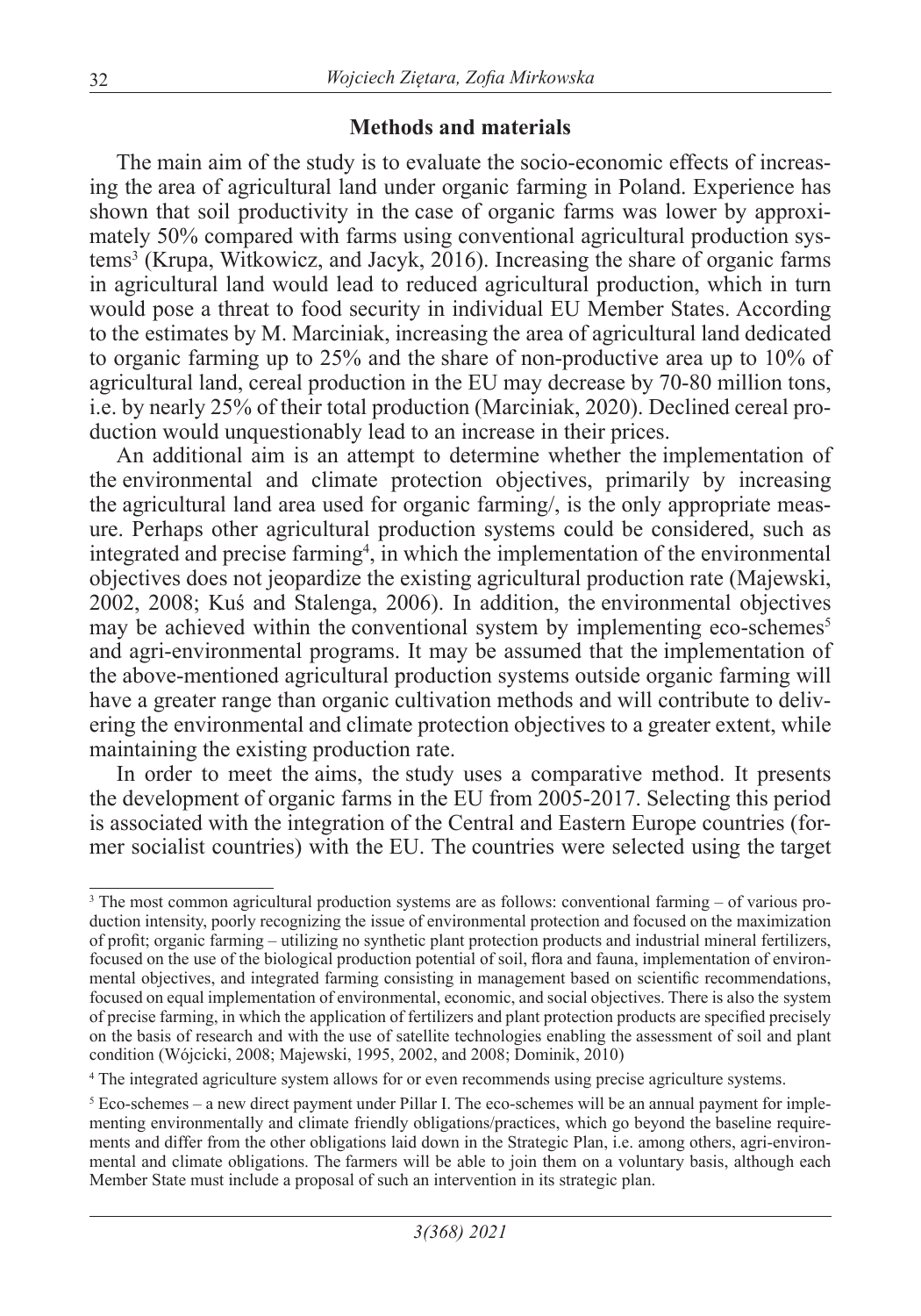selection method with the following criteria: the level of economic and agricultural development of the countries and their geographic location. The first group includes the countries of the so-called old Union: Belgium, Denmark, Spain, France, Austria, the Netherlands, Germany, and Italy, while the second group included the Czech Republic, Slovakia, and Poland.

Organic farms from Poland and Germany compared with farms using conventional agricultural production systems were subject to detailed analyses. Making Germany the reference point resulted from similar production conditions and greater experience in organic farming. Research materials derive from the farms monitored by the Polish and German FADN. The organic farms were compared with conventional farms of the "mixed" type, as they are the most similar in terms of production structure. Data from the Polish organic farms were collected for the following years: 2010, 2015, and 2018. The group of these farms fell within the range between 240 and 311. This was disproportionately low compared with conventional farms and did not exceed 9%. It cannot be perceived as representative for all organic farms. However, it enables us to identify the existing trends. Similar proportions are found in the case of German farms. The paper presents the economic consequences ofachieving the 25% of organic farming target.

#### **Development of organic farms in the European Union to date**

Relevant figures specifying the share of organic farms in total farms and land use from 2005-2017 are presented in Table 1

|                | 2005               |                      |       |                  | 2017                            |                           |        |                  |  |
|----------------|--------------------|----------------------|-------|------------------|---------------------------------|---------------------------|--------|------------------|--|
| Country        | Share<br>in the    | Share<br>1n          |       | Farm area (ha)   | Share<br>in the                 | Share                     |        | Farm area (ha)   |  |
|                | number<br>of farms | agricultural<br>land | Total | Organic<br>farms | number<br>of farms <sup>a</sup> | in agricultur-<br>al land | Total  | Organic<br>farms |  |
| Belgium        | 1.40               | 1.71                 | 26.9  | 32.91            | 5.70                            | 6.16                      | 36.70  | 39.66            |  |
| Denmark        | 5.87               | 4.95                 | 52.37 | 44.17            | 10.36                           | 8.65                      | 74.49  | 62.26            |  |
| Spain          | 1.45               | 2.50                 | 23.02 | 39.68            | 3.99                            | 8.96                      | 24.58  | 55.21            |  |
| France         | 2.01               | 1.99                 | 48.12 | 48.28            | 8.04                            | 6.27                      | 60.93  | 47.55            |  |
| Austria        | 11.90              | 14.67                | 19.14 | 23.59            | 18.86                           | 23.25                     | 20.15  | 24.83            |  |
| Netherlands    | 1.70               | 2.49                 | 23.93 | 32.24            | 3.08                            | 3.12                      | 32.60  | 33.13            |  |
| Germany        | 4.36               | 4.74                 | 43.69 | 47.44            | 10.78                           | 8.21                      | 60.54  | 46.13            |  |
| Italy          | 2.58               | 8.39                 | 7.35  | 23.85            | 5.82                            | 15.15                     | 10.99  | 28.58            |  |
| Czech Republic | 1.96               | 7.16                 | 84.10 | 307.61           | 8.58                            | 15.05                     | 130.39 | 98.57            |  |
| Slovakia       | 0.28               | 4.80                 | 27.43 | 460.20           | 1.71                            | 10.00                     | 73.53  | 430.75           |  |
| Poland         | 0.29               | 1.08                 | 5.96  | 22.23            | 1.43                            | 3.43                      | 10.21  | 24.42            |  |
| EU 27/28       | 1.13               | 3.62                 | 11.87 | 38.12            | 2.92                            | 7.39                      | 16.56  | 41.97            |  |

*Role of organic farms in the selected EU Member States in 2005 and 2017 (%)*

a share in the total number of farms refers to 2016

Source: Statistisches Jahrbuch über Ernährung Landwirtschafts und Forsten 2010 and 2019, Landwirtschaftsverlag, Münster.

Table 1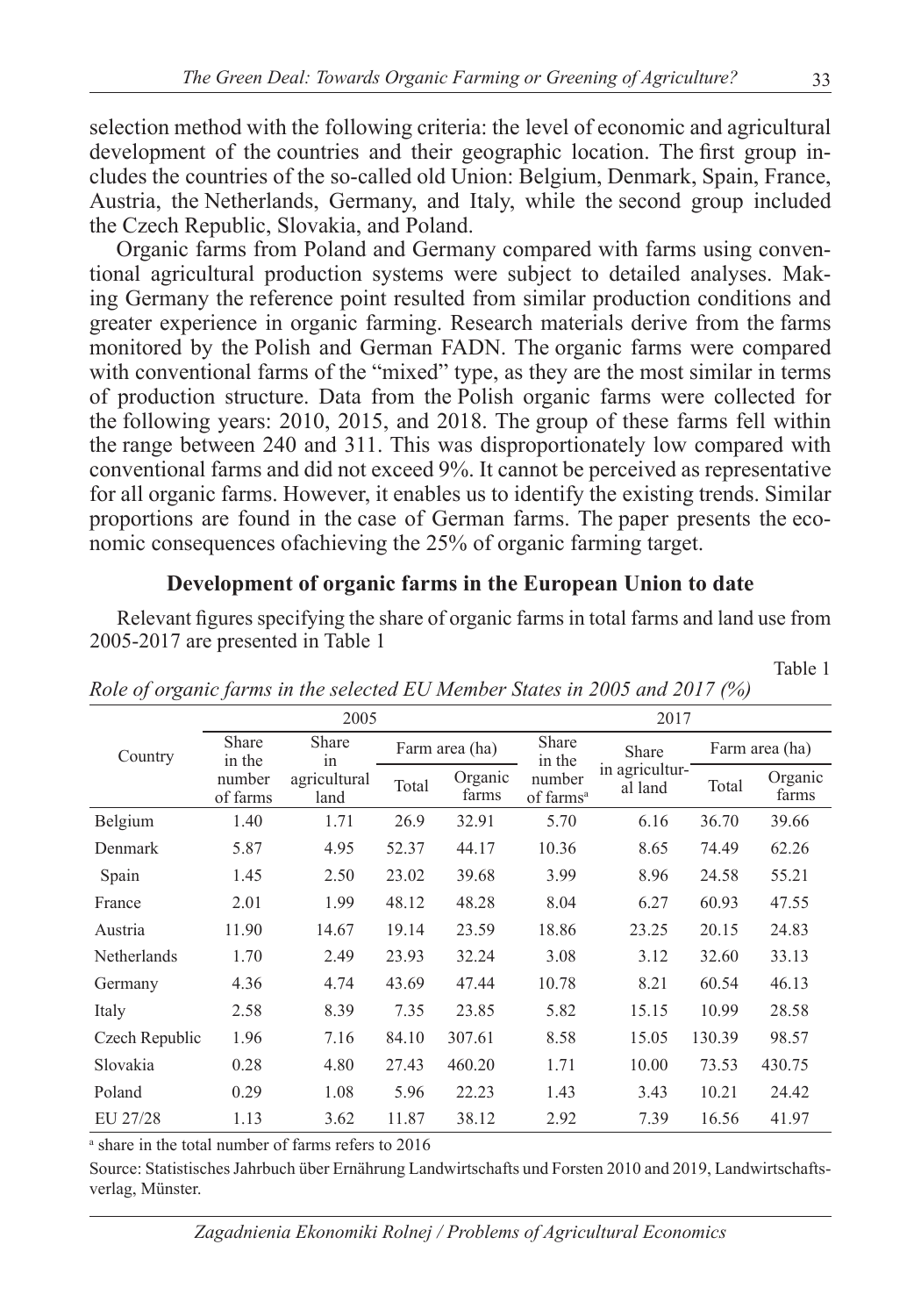In the vast majority of the countries listed above, the average area of organic farms is higher than the average area of farms in total. According to the presented figures, organic farming is a niche activity in most EU Member States. The share of organic farms in land use was lower than 10%. The only exceptions are Austria and Italy with shares of 23 and 15%, respectively, followed by the Czech Republic and Slovakia with shares of 15 and 10%, respectively. The statement that the Austrian and Italian farms are fully organic is entirely justified. These are family farms involved in direct sales. In addition, most Austrian organic farms are simultaneously agrotourism farms, while organic farms in the Czech Republic and Slovakia operate mainly as agricultural cooperatives and limited liability companies focused primarily on large-scale plant production. Organic farms in Slovakia are located in the sub-mountainous and mountainous regions where permanent grasslands prevail, although there is a low density of livestock (Pupel at al., 2018).

A specific feature of organic farms is a significant share of permanent grasslands in agricultural land. In 2015, their share in the EU accounted for 58.4% and 65.5% globally (Kwasek (edit.), 2018).

A question arises as to the role of organic products in food production. Unfortunately, data from individual countries and the whole EU are insufficient and incomplete. According to available information, the share of organic products in thefood balance sheet in Austria in total accounted for 8.9% in 2018 and was by 14.6 pp. lower than the share of organic farming area in agricultural land. In Germany, the share of organic products in food balance sheet amounted to 5.3% in the same year and was by 2.91 pp. lower than the share of organic farms in the agricultural land area, i.e. 8.21% in 2017. This means that soil productivity on organic farms was lower than that of farms in total (Schaack, 2020).

Information on the role of organic products in food balance sheet in Poland is incomplete. The results of research by M. Zuba-Ciszewska and J. Zuba team refer to the importance of selected organic products in agricultural production. In 2014, the share of cereals in organic farming accounted for 1.31%, while for cereal production it was only 0.41%. The figures for potatoes were: 0.75 and 0.23%, vegetables: 11.32 and 0.54%, fruit: 12.01 and 1.34%, respectively. These data demonstrate that organic plant production was significantly less intensive than the total production. According to the above authors, the share of organic production of sheep's and goat's milk in total production of these products was noticeably higher and amounted to 55.38 and 35.22%, respectively (Zuba-Ciszewska and Zuba, 2016). The results of research by Jasiński et. al. demonstrate that in 2019 the share of organic food in the Polish food market fell within the range of 2-3% (Jasiński, Hałasiewicz, Śpiewak, and Dominiak-Woźniak, 2019), and therefore was lower than the share of organic farming areas in total agricultural land area, which accounted for 2.48% in 2018. In general, it can be stated that organic products in the agricultural product market in Poland were insignificant.

Regardless of the share of organic products in food balance sheet, their role is also demonstrated by the expenditure on organic food. Table 2 presents the annual expenditure on organic food in EUR/per capita in 2018 in the selected European countries and GDP per capita.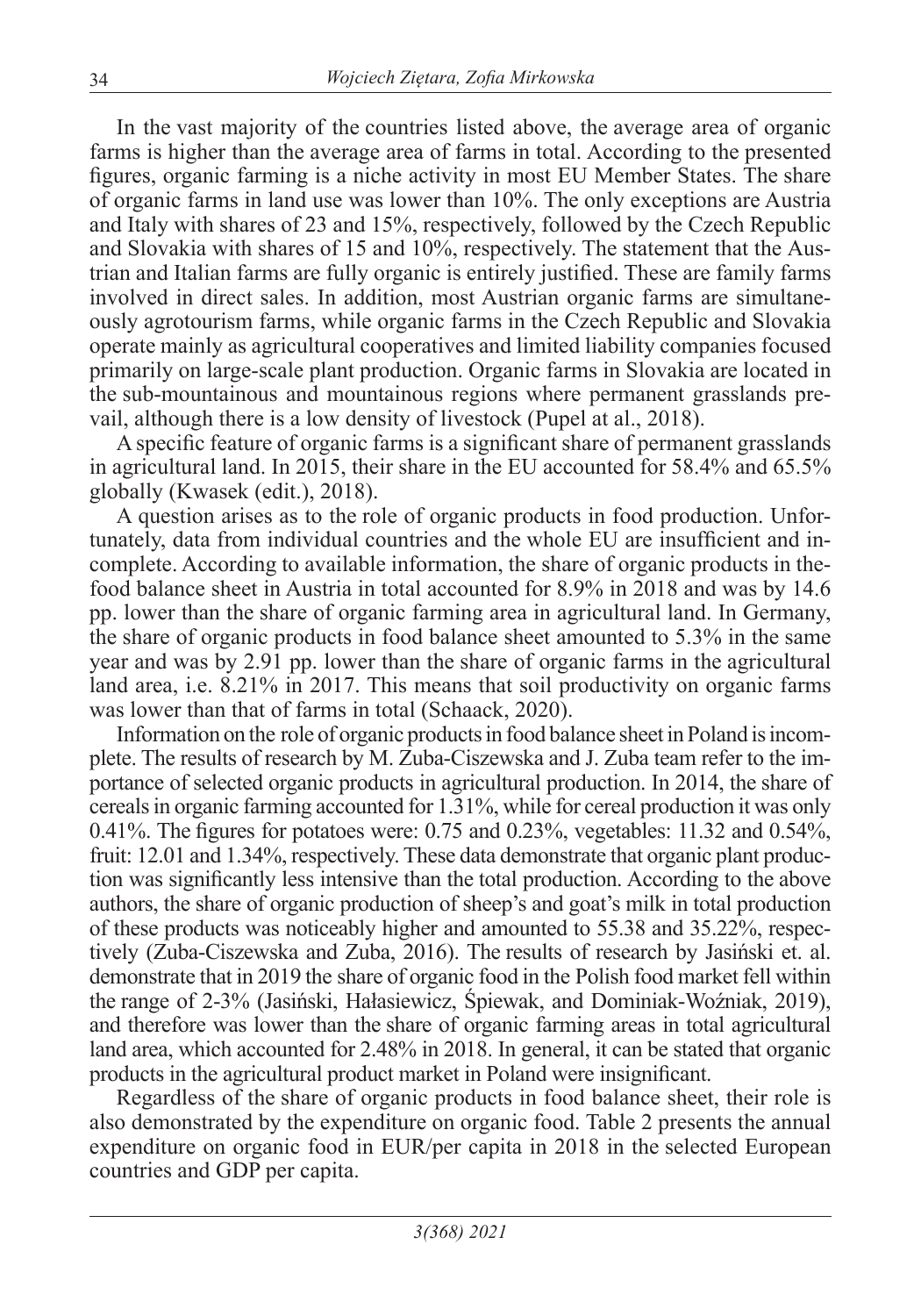| Country        | GDP (USD thousand) | Food expenditure (EUR) |
|----------------|--------------------|------------------------|
| Switzerland    | 64.65              | 312                    |
| Denmark        | 52.12              | 312                    |
| Sweden         | 52.98              | 225                    |
| Austria        | 52.13              | 205                    |
| France         | 45.74              | 136                    |
| Germany        | 52.55              | 132                    |
| Netherlands    | 56.38              | 75                     |
| Italy          | 39.63              | 58                     |
| Czech Republic | 37.77              | 12                     |
| Slovakia       | 35.13              | 8                      |
| Poland         | 31.94              | 7                      |

*GDP and annual expenditure on organic food per capita in the selected European countries in 2018 (EUR)*

Source: Lista państw... 2010; Schaack, 2020.

According to the data, expenditure on organic food depends largely on the economic development of a particular country which is measured by GDP per capita. The correlation coefficient, which amounts to 0.83, indicates a high correlation. The link between expenditure on organic food and GDP has also been pointed out by other authors (Smoluk-Sikorska, 2010; Kułyk and Michałowska, 2016; Hermaniuk, 2018). In Poland, expenditure per capita was EUR 3 in 2012, EUR 6 in 2017, and EUR 7.3 in 2018 (Kwasek, 2019; Schaack, 2020). Despite an upward trend, these figures should beregarded as low. Increased expenditure on organic food in Poland will depend on the GDP growth rate. When extrapolating the GDP growth rate from2010-2018 for the upcoming years, we may assume that the current German GDP (USD 52.55 thousand) will be reached by Poland in ca. 2028, and expenditure on organic food will be approx. EUR 100/per capita. Obviously,these are only estimates.

#### **Development of organic farms in Poland from 2002-2018**

The development of organic farms in Poland should be associated with the establishment of the "Ekoland" Association of Organic Food Producers in 1989 (Nowogródzka, 2012), which in 1990 certified 27 farms as organic. Individual organic farms operated in the 1980s, e.g. J. Osetka (Duda-Krynicka and

Jaskulewski, 2010). From 1990-2002, the number of organic farms hardly increased. In 2020, there were 882 certified organic farms, and 1,095 farms under conversion (Table 3). In the subsequent years, the number of certified organic farms increased, which should be linked with the Poland's accession to the European Union and supporting these farms by CAP funds (Łuczka-Bakuła, 2013). The highest number of certified farms was observed in 2015 (19,813). These farms

Table 2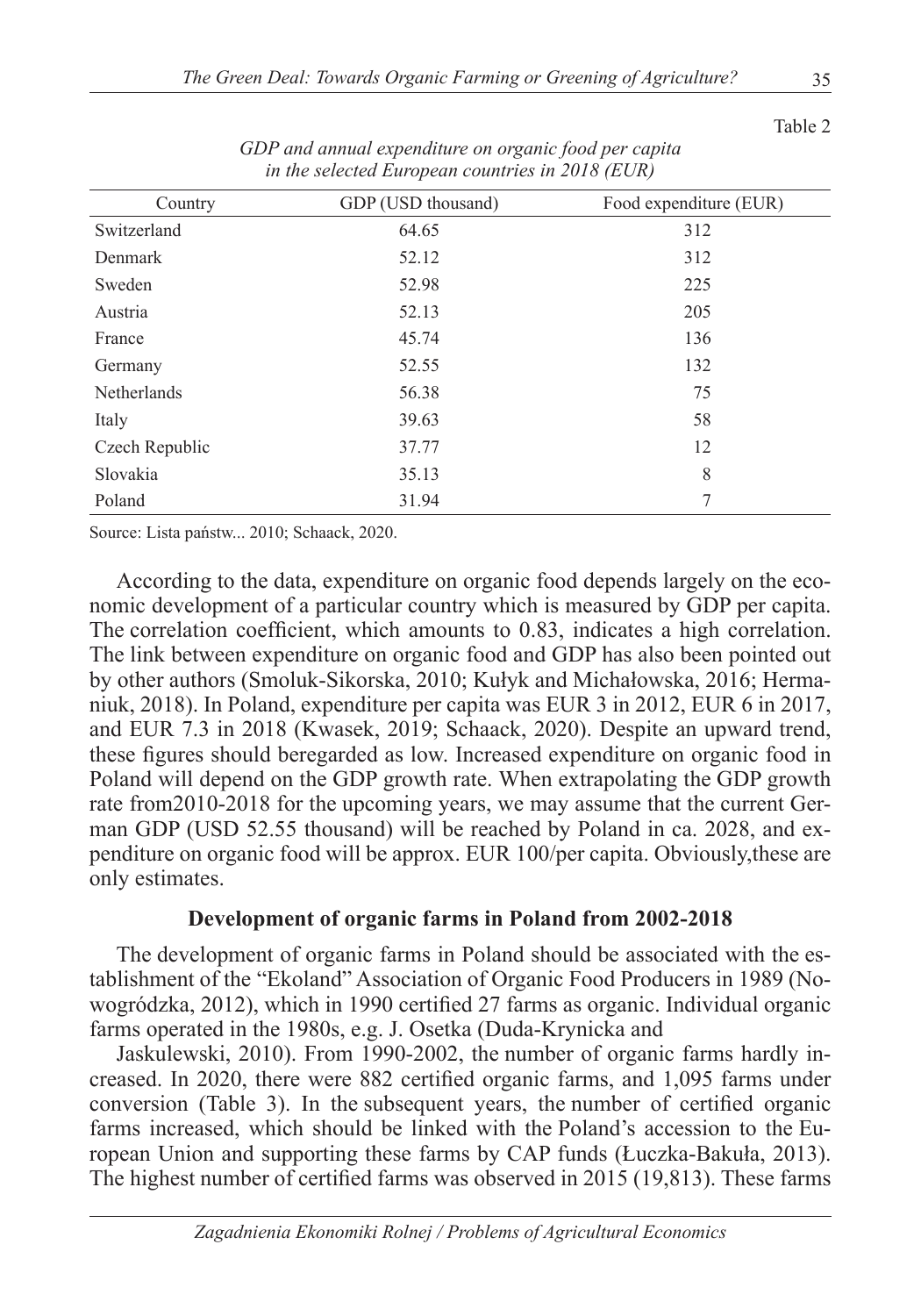utilized 501.92 thousand ha of agricultural land, while their share in total agricultural land accounted for 3.45%. In parallel, the number of farms under conversion grew, reaching its peak in 2010, and amounted to 7,681 farms. In the subsequent years, a downward trend was observed. The number of certified farms decreased after 2015, while that of farms under conversion after 2010. In 2018, the number of certified organic farms amounted to 14,927 and was lower by nearly 25% compared with 2015. The number of farms under conversion plummeted and in 2018 accounted for only 4,280, which means a drop by 44% compared with 2010.

*Development of organic farms in Poland from 2002-2018*

Table 3

|      | Certified farms       |                                       |                 |                              | Farms under conversion |                                       |                        |                              |
|------|-----------------------|---------------------------------------|-----------------|------------------------------|------------------------|---------------------------------------|------------------------|------------------------------|
| Year | Number<br>οf<br>farms | Agricultural<br>land<br>(thousand ha) | Share<br>$(\%)$ | Average<br>farm area<br>(ha) | Number<br>of<br>farms  | Agricultural<br>land<br>(thousand ha) | <b>Share</b><br>$(\%)$ | Average<br>farm area<br>(ha) |
| 2002 | 882                   | 20.86                                 | 0.12            | 23.65                        | 1,095                  | 22.97                                 | 0.13                   | 20.89                        |
| 2005 | 1,951                 | 37.49                                 | 0.23            | 19.21                        | 5,231                  | 122.22                                | 0.77                   | 23.36                        |
| 2010 | 12,901                | 308.09                                | 2.07            | 23.88                        | 7,681                  | 210.97                                | 1.42                   | 27.46                        |
| 2015 | 19,813                | 501.92                                | 3.45            | 25.33                        | 2,464                  | 78.80                                 | 0.54                   | 31.98                        |
| 2016 | 17,688                | 430.89                                | 2.96            | 24.36                        | 4,747                  | 105.68                                | 0.72                   | 22.26                        |
| 2017 | 15,470                | 383.24                                | 2.62            | 24.77                        | 4,787                  | 111.73                                | 0.76                   | 23.34                        |
| 2018 | 14,927                | 363.56                                | 2.48            | 24.35                        | 4,280                  | 121.11                                | 0.82                   | 28.29                        |

Source: Statistics Poland, 2009, 2016, and 2020.

Thus, a question arises as to what were the reasons behind the decreased number of organic farms, both certified and under conversion? The answer to this question is provided by some recognized organic farmers, namely: Zbigniew Babalski, Robert Kuryluk, and Peter Stratenwerth, who should be regarded as leading experts (Styczek-Kuryluk, 2020). They point out the following reasons: changes in the rules for supporting organic farms (mainly orchard farms – nut orchards) and related control and audit system (documentation), lack of labor force (despite theoretically large resources), droughts, animal welfare requirements (particularly difficult to implement on small farms, where farmers additionally work in the nonfarming sector), and low soil productivity. Due to the latter factor, the restoration of the desired soil fertility (primarily of organic matter) requires more time and is associated with significant labor and financial resources.

In addition, according to the data provided in Table 3, the average area of organic farms in Poland amounted to 23.65 ha as of 2002-2018 and agricultural land area was between 19.21 and 25.33 ha, which is more than twice higher compared with the average farm area in Poland. The research by W. Wrzaszcz and J.S. Zegar also demonstrate that organic production is carried out by farmers managing larger farms (Wrzaszcz and Zegar, 2014). The previous statement (Komorowska, 2006; Mazur-Wierzbicka, 2016; Babalski, 2020) that organic farming is mainly the do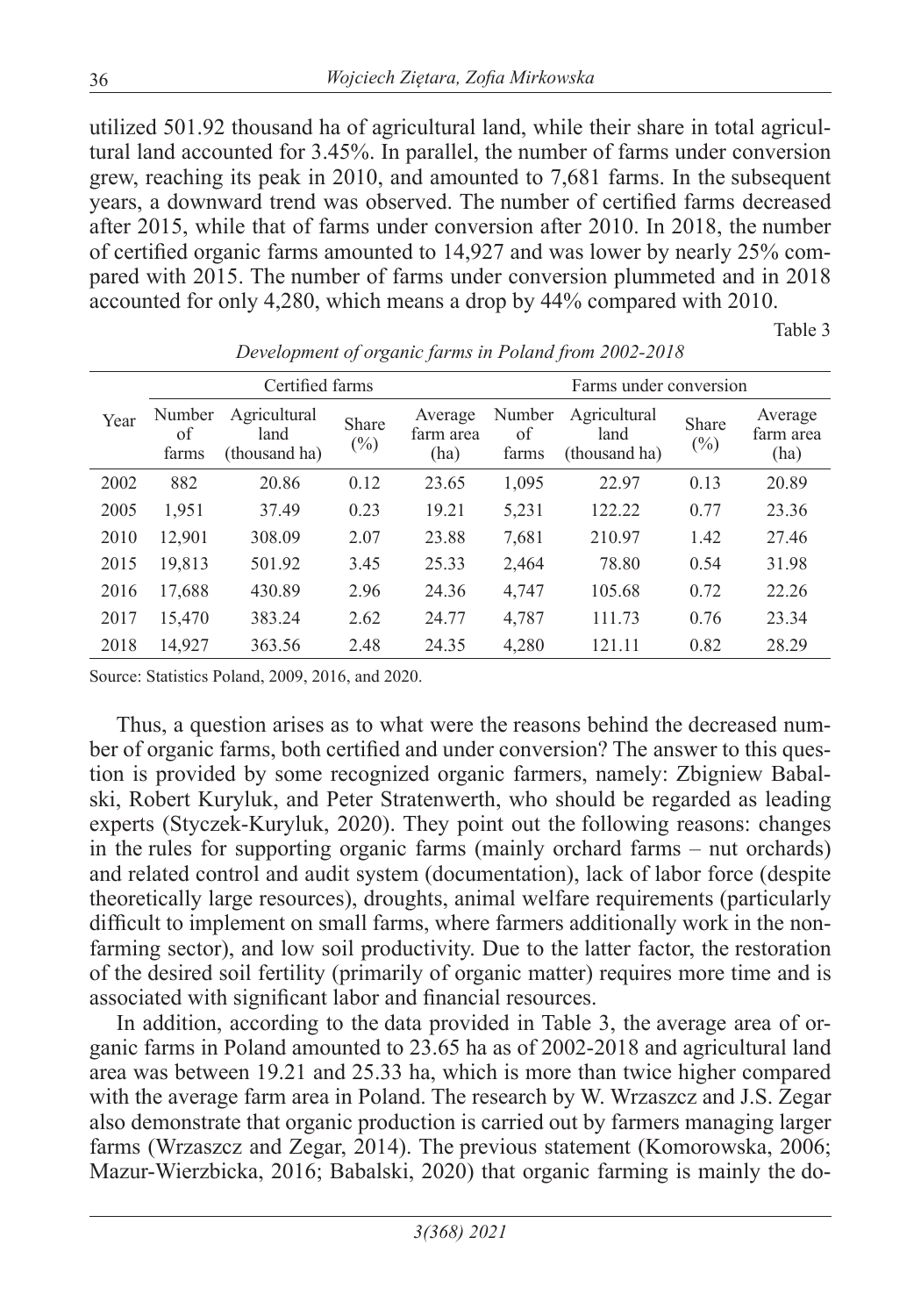main of small farms with high labor resources has not been confirmed in practice. The same applies to the statement that low use of industrial chemicals, such as mineral fertilizers and plant protection products (Komorowska, 2006; Duda-Krynicka and Jaskulecki, 2010; Kowalska, 2010), in effect of which farmers could more easily switch towards organic production methods, promotes the development of organic farming. The low average use of these products in Poland is linked to the fact that nearly 30% of farmers managing smaller farms, which are frequently without animal production and with extremely low expenditure on plant production, perceive them as auxiliary and these are used for self-sufficiency purposes (Józwiak, Mirkowska, and Ziętara, 2018). The key factor in organic farming is knowledge, which in many cases proves to be insufficient.

The specific feature of organic farms in Poland is the production structure defined as a ratio between plant and animal production. According to the baseline assumptions, organic farming is a management system of sustainable plant and animal production within the farm based on biological and mineral products that are not processed by technological means (Runowski, 1996; Nowogródzka, 2012). This means that such a farm is perceived as an "organism" based on a holistic approach. What is the difference between these assumptions and practice? Table 4 presents the production structure in organic farms in Poland from 2015-2018. At that time, organic farms that were predominant were those involved only in plant production. Their share was between 8.12 and 88.9% and displayed an upward trend in the following years. The share of farms with animal and plant production oscillated between 18.8-11.1%, showing a downward trend in the following years.

Such a prevailing share of plant farms is contrary to the organic farming concept. The presented figures demonstrate that the vast majority of farms which are regarded as organic, in reality are not organic, despite holding the appropriate certificates. The issue of "quasi-organic farms" has been brought up by many authors in the past (including among others Solska, 2011; Jasiński, Michalska, and Śpiewak, 2013; Pawlewicz, 2007). The structure of land use on organic farms from 2015- 2018 identifies the following trends: an increasing share of sown area in agricultural land from 67.8 to 73.2%, a decreasing share of permanent grasslands from 25.6 to 20.6%, a relatively stable share of orchards amounting to 6.6-6.2% (IJHRS, 2017, 2019).

Table 4

| $\mu$ 1 ordina from 2015-2010 (70) |       |      |       |  |  |  |  |  |
|------------------------------------|-------|------|-------|--|--|--|--|--|
| 2015                               | 2016  | 2017 | 2018  |  |  |  |  |  |
| 81.2                               | 833   | 88.9 | 88.4  |  |  |  |  |  |
| 18.8                               | 16.8  | 11 1 | 11.6  |  |  |  |  |  |
| 100.0                              | 100 0 | 1000 | 100.0 |  |  |  |  |  |
|                                    |       |      |       |  |  |  |  |  |

*Share of organic farms with plant production and mixed plant and animal production in Poland from 2015-2018 (%)*

Source: IJHRS, 2017, 2019.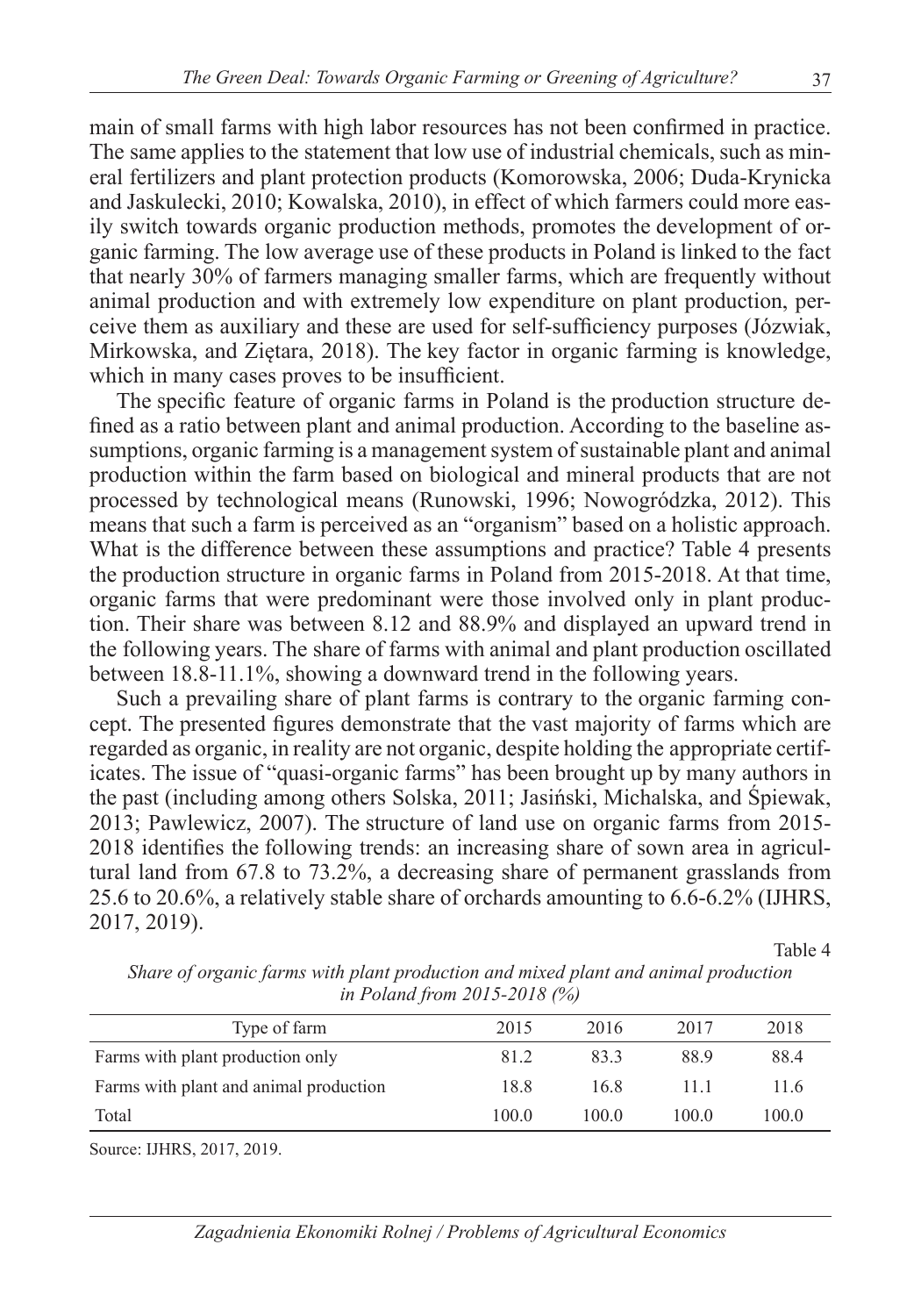Table 5 shows the crop structure of organic farms in Poland. The data allow the following conclusion: the crop structure is largely compliant with the recommended organization of plant production on organic farms from the environmental perspective. The share of cereal was lower than 40%, while the share of legumes was too low (2.8-5.3%). The share of vegetables accounting for 8.5- 14.3% was significant. It is worth emphasizing the large share of fodder plants in the crop structure, which was between 54.8-35.2% and displayed a downward trend. From the environmental perspective, this share should be evaluated positively, although when considering the fact that more than 80% of farms have no animal production we may assume that some of these farms use no fodder plants for production purposes.

| x.                | $\tilde{}$ | $\epsilon$ |       |       |
|-------------------|------------|------------|-------|-------|
| Crops             | 2015       | 2016       | 2017  | 2018  |
| Cereal            | 27.0       | 27.9       | 33.2  | 37.7  |
| Legumes for seeds | 2.0        | 3.4        | 4.7   | 5.2   |
| Vegetables        | 10.8       | 14.3       | 10.6  | 8.5   |
| Fodder plants     | 54.8       | 47.5       | 40.4  | 35.2  |
| Industrial crops  | 1.7        | 3.7        | 8.0   | 9.6   |
| Potatoes          | 0.5        | 0.4        | 0.4   | 0.4   |
| Others            | 2.4        | 2.8        | 2.7   | 3.3   |
| Total             | 100.0      | 100.0      | 100.0 | 100.0 |

*Crop structure on organic farms in Poland from 2015-2018 (%)*

Table 5

Source: As for Table 4.

## **Development of organic farms in Germany from 2000-2018**

The development of organic farming in Germany began in the second half of the 20<sup>th</sup> century, followed by the dynamic development of the country measured by GDP growth and high intensity agricultural production which contributed to deteriorated condition of natural environment. A significant role was played by the Green Party, which urged farmers to convert the production methods towards more environmentally friendly (Radkiewicz, 1995; Michalski, 2011). Organic farming started to develop rapidly after the implementation of support pursuant to Regulation No. 2092/91/EEC. Table 6 presents the quantitative development of organic farms in Germany from 1995-2018. In this period, their number increased from 6,643 to 31,713, i.e. by 377%. In 2018, the share of organic farms in the total number of farms accounted for 12%, which was by 10.9 pp. more compared with 1995.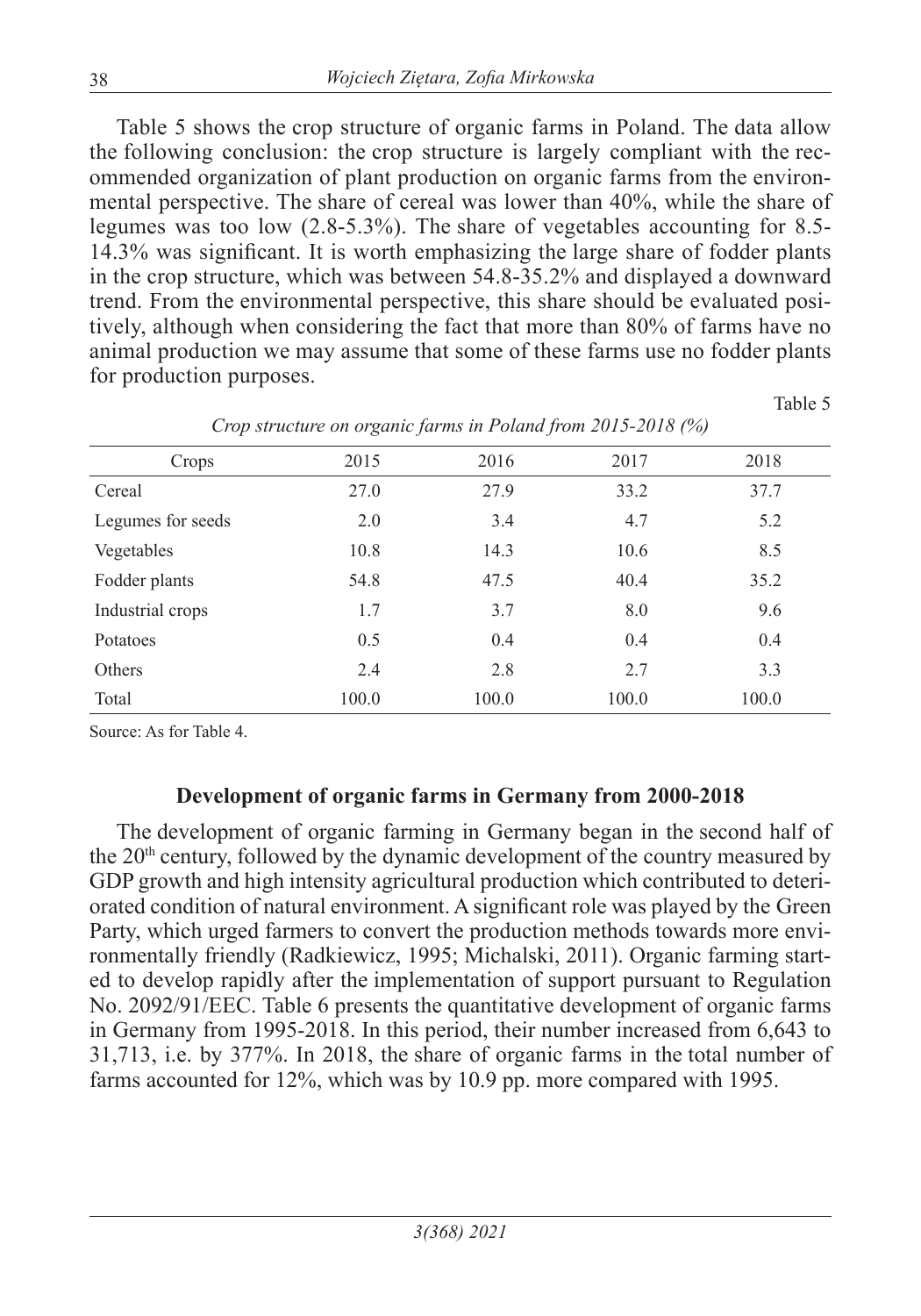|      |                               | Average farm area (ha)                              |                                                           |                                          |         |          |
|------|-------------------------------|-----------------------------------------------------|-----------------------------------------------------------|------------------------------------------|---------|----------|
| Year | Number<br>of farms<br>(items) | Share<br>in the total<br>number<br>of farms $(\% )$ | Agricultural<br>land of organic<br>farms<br>(thousand ha) | Share in<br>agricultural<br>land $(\% )$ | Organic | In total |
| 1995 | 6.642                         | 1.10                                                | 309.5                                                     | 1.80                                     | 46.60   | 42.80    |
| 2000 | 12,732                        | 2.70                                                | 546.0                                                     | 3.18                                     | 42.90   | 47.60    |
| 2005 | 17,020                        | 4.36                                                | 807.4                                                     | 4.74                                     | 47.44   | 42.10    |
| 2010 | 21,942                        | 7.33                                                | 990.7                                                     | 5.93                                     | 43.40   | 55.84    |
| 2015 | 25,078                        | 8.98                                                | 1,088.8                                                   | 6.53                                     | 43.40   | 59.63    |
| 2017 | 29,764                        | 10.78                                               | 1,373.2                                                   | 8.21                                     | 46.13   | 60.54    |
| 2018 | 31,713                        | 12.00                                               | 1,521.3                                                   | 9.10                                     | 48.00   | 61.00    |

*Development of organic farms in Germany from 1995-2018*

Source: Statistisches Jahrbuch über Ernährung Landwirtschafts und Forsten 2010 and 2019, Landwirtschaftsverlag, Münster.

The share of agricultural land area in organic farms from 1995-2005 was higher than their share in the total number of farms. This resulted from an increase in the area of organic farms by 3.5% in these years compared with the average area of total farms. In the following years (2010-2018), the share of organic farms in agricultural land area was lower than their share in the total number of farms. In this period, the area of organic farms amounted to 45.2 ha on average and was lower by 23.6% from the average area of farms in total, i.e. 59.2 ha in these years and 61 ha in 2018. At that time, the area of organic farms increased by 3%, while the area of farms in total by 42.5%. This means that farms in total were under greater pressure of market forces compared with organic farms. The production intensity level on German organic farms was lower than in the case of farms in total. This is confirmed by the lower share of organic production in the food product market comparing to the share of food products in agricultural land. According to the available data, in 2009 the share of organic products In the food product market was 3.4% (Golinowska, 2013), while the share of organic farming area in total agricultural land area amounted to 5.93% in 2010. The difference was 2.5 pp. In 2018, the share of organic products in the food product market accounted for 5.3% and was lower by 3.8 pp. from the share of organic farms in agricultural land (Schaack, 2020). These data prove the niche nature of organic production in Germany despite continuous increase in the number of organic farms. The issue whether this trend will continue in the future remains open.

Table 6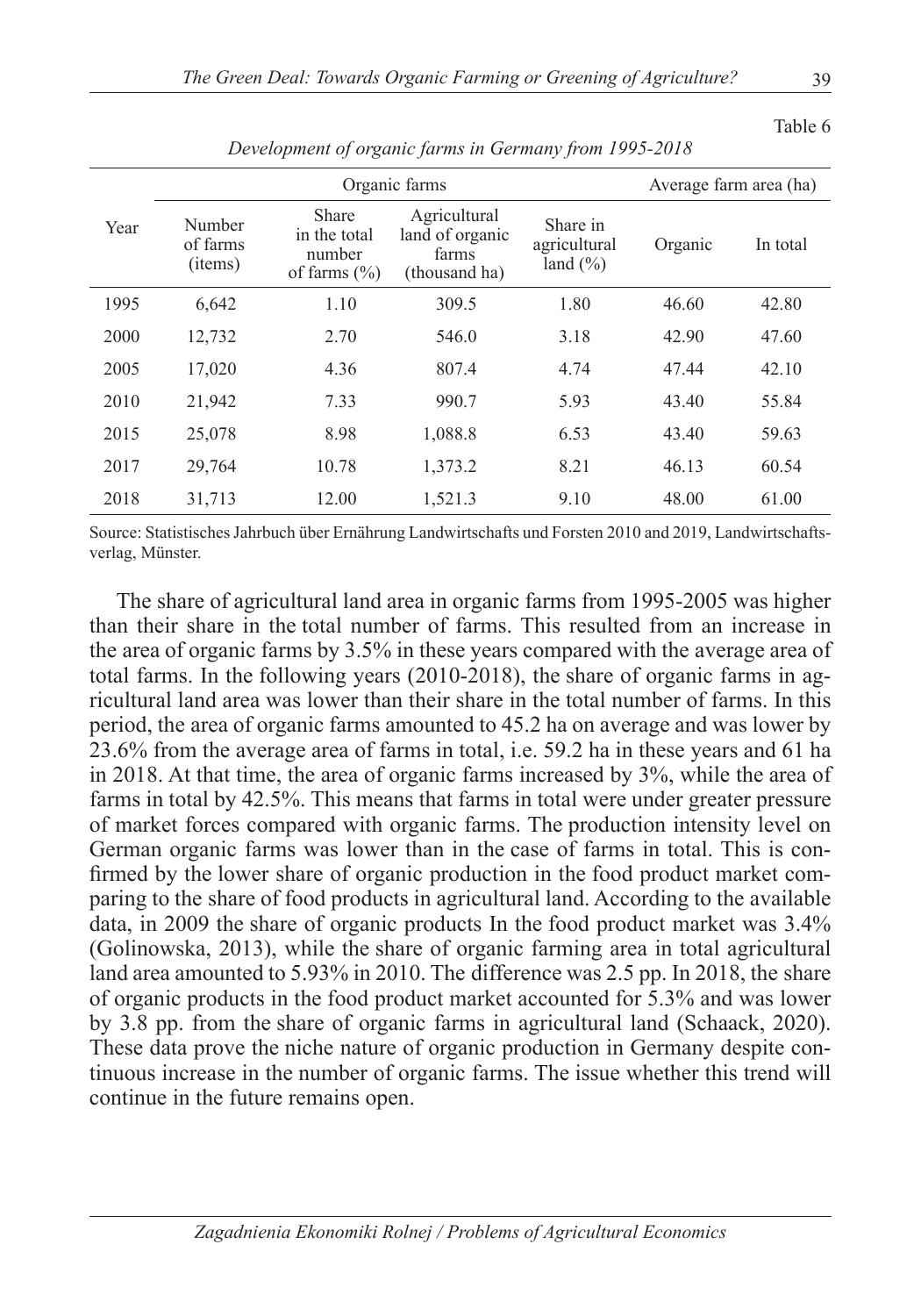#### **Organization and economic results of the Polish organic and conventional farms of mixed type**

The figures specifying the organization and economic results of the Polish organic and conventional farms of mixed type<sup>6</sup> are provided in Tables 7 and 8. The analyzed groups of farms were divided into five size classes: 5-10; 10-20; 20-30; 30-50 and >=50 ha of agricultural land. The areas of both farm types were similar within the classes. The only exception is 2010, in which the organic farming area in the group of farms with an area of 50 ha and more amounted to 126.87 ha of agricultural land and was larger by 44.6% compared with conventional farms.

A specific feature of plant production organization is the share of cereal in a sown area. In terms of organic farms, the larger the farming area is, the less cereal is sown. The highest share of 58.5% was recorded on farms with an agricultural land area of 5-10 ha. This should be regarded as high. In the case of organic farms, this share should be below 50%. At that time, the share of cereal in the group of farms with an area of 50 ha and more decreased and amounted to 47.2%. The share of cereal in the case of conventional farms was also the highest in the group of farms with an area of 5-10 ha and amounted to 78.6. It should be regarded as very high. According to Good Agricultural Practice, the share of cereal in a sown area should not be higher than 60% (Ministry of Agriculture and Rural Development, 2004). In the group of farms with an area of 50 ha and more, it decreased to 63%. The results of research covering the entire group of farms indicate that the production structure in the case of smaller farms is less environmentally and climate friendly due to the high share of cereal (75%), lack of livestock, and soil liming (Statistics Poland, 2017; Ziętara, Zieliński, Mirkowska i Józwiak, 2021). These regularities do not confirm the thesis that smaller farms are more environmentally friendly (Zegar, 2012). The other feature of the organic and conventional farms is stocking density expressed as the number of livestock units per 100 ha of agricultural land.

<sup>6</sup> Mixed-type farming (TF8) includes the following principal types: 73. Mixed livestock, mainly grazing livestock, 74. Mixed livestock, mainly granivores, 83. Field crops – grazing livestock combined, 84. Various crops and livestock combined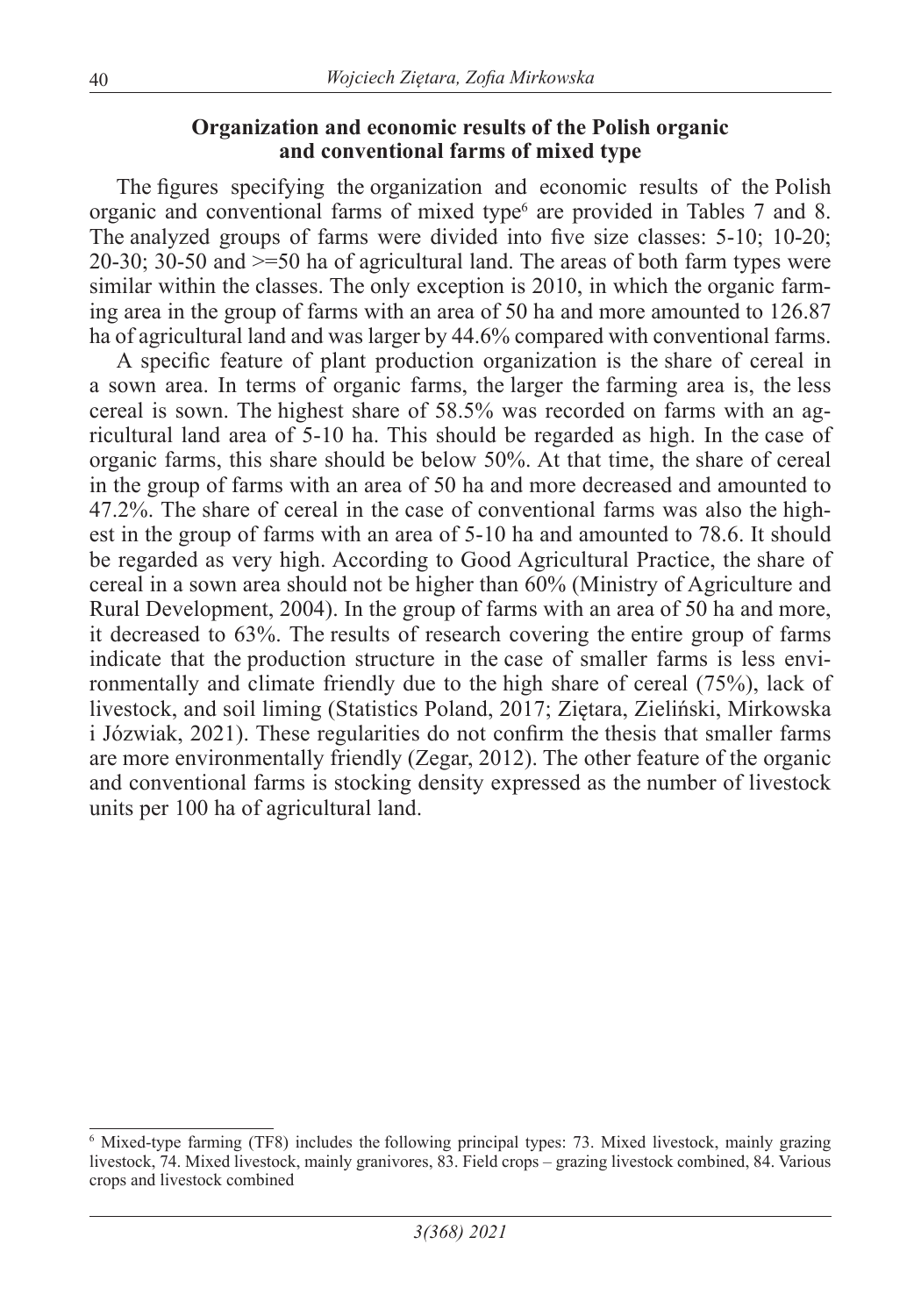| Size class |          | 2010         |                                     | 2015                                           |          | 2018         |
|------------|----------|--------------|-------------------------------------|------------------------------------------------|----------|--------------|
| (ha)       | organic  | conventional | organic                             | conventional                                   | organic  | conventional |
|            |          |              | Farm area (ha of agricultural land) |                                                |          |              |
| $5 - 10$   | 7.73     | 7.92         | 8.17                                | 7.88                                           | 8.16     | 7.89         |
| $10 - 20$  | 14.39    | 14.65        | 14.88                               | 14.85                                          | 14.00    | 14.75        |
| $20 - 30$  | 27.04    | 24.58        | 24.51                               | 24.59                                          | 23.94    | 24.54        |
| 30-50      | 39.25    | 38.46        | 39.55                               | 38.46                                          | 38.01    | 38.61        |
| $>=50$     | 126.87   | 87.71        | 82.27                               | 80.15                                          | 80.26    | 79.69        |
|            |          |              | Share of cereal in sown area (%)    |                                                |          |              |
| $5 - 10$   | 58.73    | 77.23        | 57.94                               | 78.74                                          | 58.97    | 79.85        |
| $10 - 20$  | 55.24    | 75.44        | 45.82                               | 73.29                                          | 50.49    | 75.10        |
| $20 - 30$  | 47.39    | 72.16        | 37.78                               | 69.76                                          | 42.36    | 70.61        |
| 30-50      | 52.10    | 70.85        | 38.69                               | 66.19                                          | 45.75    | 66.70        |
| $>=50$     | 58.93    | 66.12        | 35.42                               | 61.70                                          | 47.42    | 61.33        |
|            |          |              |                                     | Stock density (SD/100 ha of agricultural land) |          |              |
| $5 - 10$   | 73.80    | 77.10        | 78.73                               | 78.50                                          | 53.62    | 82.90        |
| $10 - 20$  | 56.27    | 82.02        | 59.34                               | 91.80                                          | 46.47    | 94.19        |
| $20 - 30$  | 55.88    | 83.38        | 48.64                               | 94.92                                          | 46.89    | 96.79        |
| $30 - 50$  | 45.58    | 79.03        | 41.01                               | 90.55                                          | 48.63    | 91.59        |
| $>=50$     | 38.89    | 55.00        | 61.42                               | 79.37                                          | 39.51    | 78.49        |
|            |          |              | Cereal yield (dt/ha)                |                                                |          |              |
| $5 - 10$   | 23.32    | 32.02        | 27.37                               | 37.62                                          | 25.71    | 36.85        |
| $10 - 20$  | 23.47    | 35.49        | 29.53                               | 41.52                                          | 23.46    | 38.20        |
| $20 - 30$  | 25.94    | 38.85        | 23.10                               | 44.91                                          | 20.87    | 41.17        |
| 30-50      | 20.28    | 42.71        | 22.39                               | 47.69                                          | 20.48    | 41.45        |
| $>=50$     | 16.40    | 42.77        | 20.59                               | 51.42                                          | 18.11    | 44.78        |
|            |          |              | Milk yield of cows (kg/cow)         |                                                |          |              |
| $5 - 10$   | 3,073.61 | 3,206.03     | 3,320.25                            | 3,159.08                                       | 4,878.78 | 3,200.56     |
| $10 - 20$  | 3,510.38 | 3,770.73     | 3,528.15                            | 3,756.95                                       | 3,916.63 | 4,089.26     |
| $20 - 30$  | 3,381.94 | 4,252.42     | 3,749.87                            | 4,668.40                                       | 4,040.00 | 5,055.73     |
| 30-50      | 3,211.66 | 4,621.26     | 2,737.41                            | 5,230.73                                       | 3,872.31 | 5,552.59     |
| $>=50$     | 3,454.86 | 5,368.11     | 4,990.20                            | 5,986.00                                       | 5,519.35 | 6,272.12     |
|            |          |              | Selling price of cereal (PLN/dt)    |                                                |          |              |
| $5 - 10$   | 49.22    | 53.20        | 54.59                               | 57.68                                          | 66.37    | 63.68        |
| $10 - 20$  | 48.78    | 51.54        | 60.64                               | 58.80                                          | 62.52    | 63.70        |
| 20-30      | 48.85    | 54.14        | 49.04                               | 60.68                                          | 67.03    | 66.05        |
| 30-50      | 53.51    | 54.99        | 58.04                               | 62.04                                          | 67.63    | 66.25        |
| $>=50$     | 48.41    | 53.95        | 55.71                               | 62.64                                          | 64.09    | 68.31        |
|            |          |              | Selling price of milk (PLN/kg)      |                                                |          |              |
| $5 - 10$   | 0.87     | 0.88         | 1.12                                | 1.05                                           | 1.28     | 1.14         |
| $10 - 20$  | 0.99     | 0.91         | 1.07                                | 0.97                                           | 1.34     | 1.12         |
| 20-30      | 0.94     | 0.92         | 0.99                                | 1.00                                           | 1.21     | 1.15         |
| 30-50      | 1.00     | 0.96         | 1.00                                | 1.02                                           | 1.27     | 1.23         |
| $>=50$     | 1.07     | 1.02         | 1.06                                | 1.08                                           | 1.34     | 1.27         |

*Features of organic and conventional farms (mixed type) in Poland*

Source: Goraj, Bocian, Osuch, and Smolik, 2012; Bocian, Osuch, and Smolik, 2017; Bocian et al., 2020.

*Zagadnienia Ekonomiki Rolnej / Problems of Agricultural Economics*

Table 7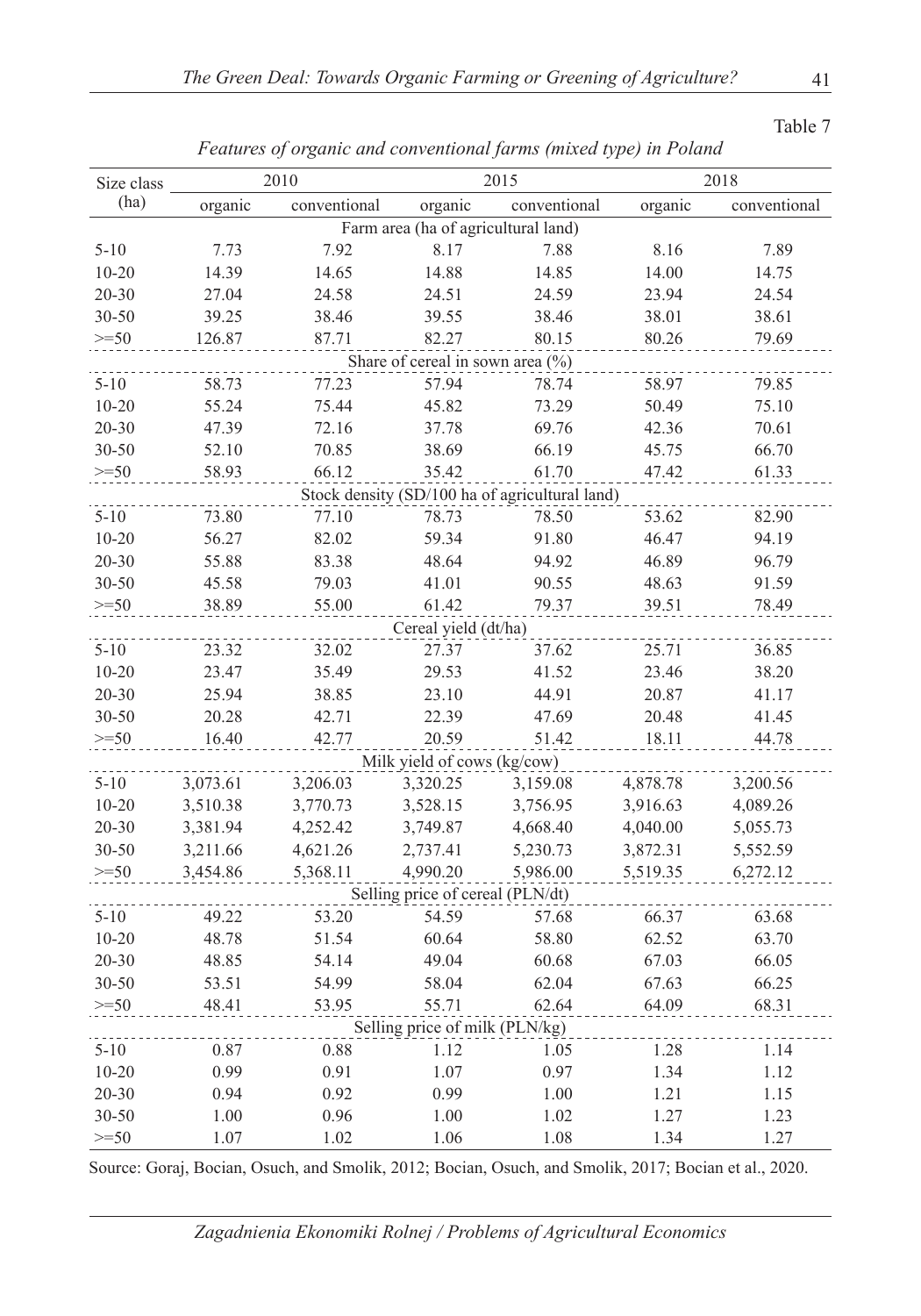The highest stocking density was recorded in the smallest farms with an agricultural land area of 5-10 ha. It was similar in the case of organic and conventional farms in 2010 and 2015 amounting to 74-79 SD. It should be regarded as medium. In 2018, stocking density was lower on organic farms and amounted to 54 SD/100 ha, while in the case of conventional farms it was 83 SD. Stocking density on organic farms declined while the area of farms increased. In the analyzed years, it decreased from 68.7 SD ( farms with an area of 5-10 ha) to 46.6 SD in the largest ones on average. It can be stated that stocking density on organic farms met the minimum requirements in terms of the balance of organic matter in soil.

Arable crop yields on organic farms were lower compared withconventional farms. Due to a lack of information on yields of all arable crops, cereal yields were used. Owing to the prevalence of cereal in the sowing structure, cereal yields can be regarded as a reliable indicator. In the analyzed years, cereal yields on organic farms fell within the range between 25.9 and 16.4 dt/ha. They demonstrated a downward trend along with an increased farm area. With regard to conventional farms, cereal yields fell within the range between 32.0 and 51.4 dt/ha and featured an upward trend with an increased farm area.

Cereal yields on organic farms were lower than in the case of conventional farms. The difference in cereal yields rose with an increased farm area. In the case of 5-10 ha farms, cereal yields were lower by 28%, while in the case of farms with 50 ha and more by 60%. It can be assumed that cereal yields on organic farms were lower by 47.7% on average.

The differences in the cow's milk yield were lower. In the case of the smallest farms (5-10 ha), the cow's milk yield on organic farms amounted to 3,757 kg and was higher by 17.8% than on analogical conventional farms. In the subsequent groups, the cow's milk yield on organic farms was within the range from 3,651 kg in the case of farms with an area of 10-20 ha to 4,655 kg on the largest farms. It was lower than the milk yield on conventional farms by  $6\%$  in the group of farms with an area of 10-20 ha. In the subsequent groups, the difference was 20, 36, and 21%, respectively.

There is a reasonable belief that the selling prices of organic products should be higher compared with the conventional ones. In the case of cereals, it is sometimes different: in 2010 and 2015, the prices of cereals from organic farms were lower by 7 and 8%, respectively. In 2018 the prices were identical. These results demonstrate that the market of organic cereals does not operate properly<sup>7</sup>. A similar situation is observed on the organic milk market. In 2010 and 2015, its selling prices were higher by 3%, while in 2018 by 9%.

Table 8 presents the economic results of the analyzed groups of farms.

<sup>7</sup> Not all farmers managing the certified organic farms may obtain higher prices for the sold products due to lack of purchasers on the local market.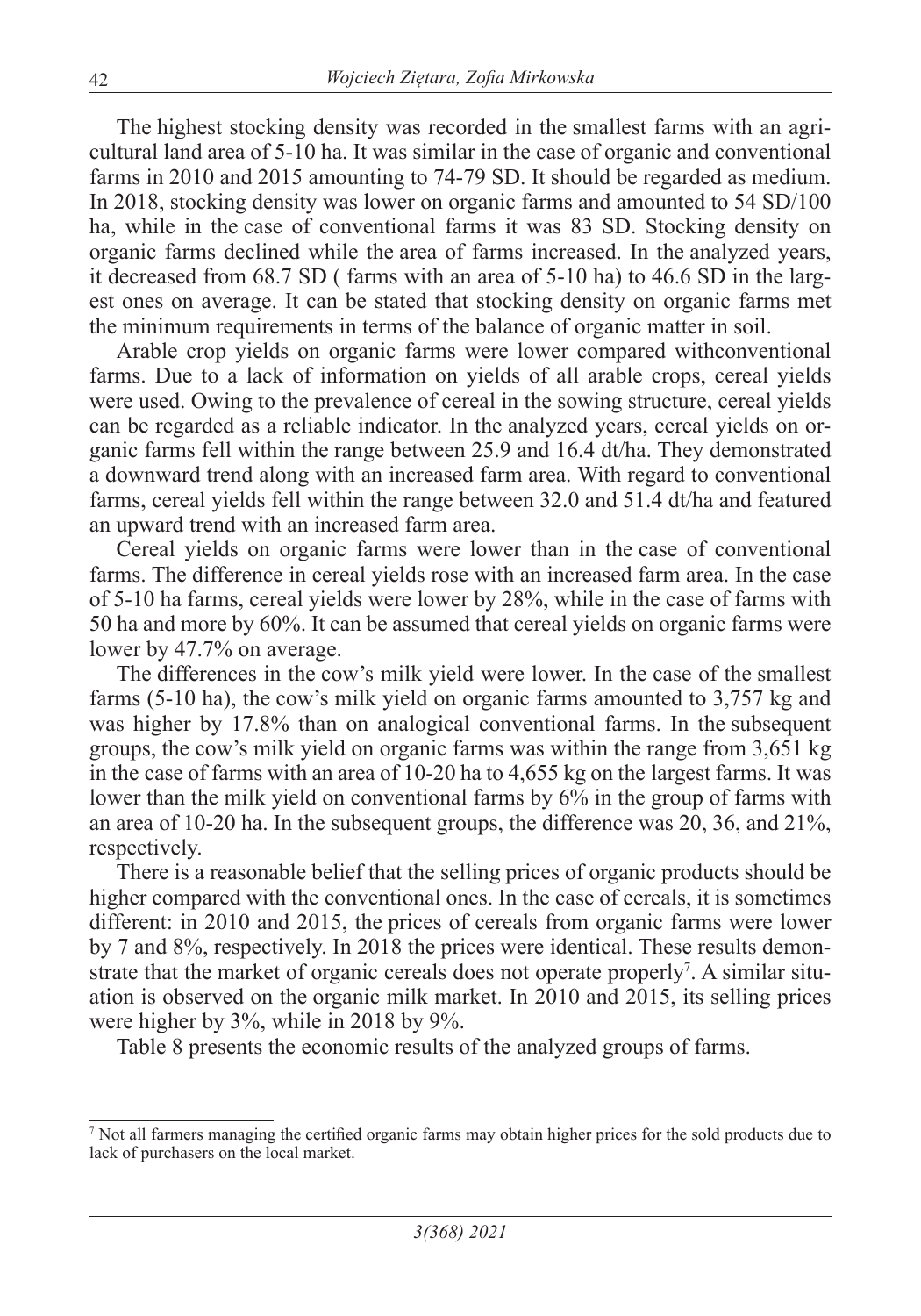Table 8

| Size                            | 2010                 |        |                       | 2015                                                | 2018   |                     |  |  |
|---------------------------------|----------------------|--------|-----------------------|-----------------------------------------------------|--------|---------------------|--|--|
| group (ha)                      | organic conventional |        | organic               | conventional                                        |        | organic convenional |  |  |
|                                 |                      |        |                       | Total production (PLN thousand/ha)                  |        |                     |  |  |
| $5 - 10$                        | 4.26                 | 5.28   | 7.38                  | 5.59                                                | 6.29   | 5.54                |  |  |
| $10 - 20$                       | 3.75                 | 5.09   | 4.07                  | 5.52                                                | 4.08   | 5.66                |  |  |
| $20 - 30$                       | 2.17                 | 5.11   | 2.52                  | 5.69                                                | 2.92   | 5.93                |  |  |
| 30-50                           | 2.82                 | 5.14   | 2.15                  | 5.66                                                | 3.18   | 5.85                |  |  |
| $>=50$                          | 2.04                 | 4.45   | 3.98                  | 5.85                                                | 2.68   | 6.08                |  |  |
| Farm income (PLN thousand/farm) |                      |        |                       |                                                     |        |                     |  |  |
| $5 - 10$                        | 20.68                | 16.91  | 28.13                 | 12.26                                               | 18.45  | 9.43                |  |  |
| $10 - 20$                       | 36.64                | 30.77  | 37.31                 | 24.97                                               | 36.42  | 25.65               |  |  |
| $20 - 30$                       | 57.46                | 55.00  | 44.43                 | 46.91                                               | 51.36  | 49.44               |  |  |
| 30-50                           | 78.65                | 91.17  | 60.42                 | 65.12                                               | 88.60  | 74.25               |  |  |
| $>=50$                          | 198.80               | 181.36 | 210.30                | 136.41                                              | 173.38 | 155.31              |  |  |
|                                 |                      |        |                       | Farm income per family work unit (PLN thousand/FWU) |        |                     |  |  |
| $5 - 10$                        | 13.88                | 12.08  | 19.95                 | 9.01                                                | 13.27  | 6.83                |  |  |
| $10 - 20$                       | 25.80                | 18.65  | 23.64                 | 15.41                                               | 24.61  | 16.33               |  |  |
| $20 - 30$                       | 34.30                | 31.25  | 27.94                 | 26.65                                               | 34.94  | 29.78               |  |  |
| 30-50                           | 46.00                | 49.55  | 38.48                 | 35.01                                               | 57.16  | 41.95               |  |  |
| $>=50$                          | 125.80               | 93.00  | 125.93                | 66.54                                               | 89.37  | 79.24               |  |  |
|                                 |                      |        |                       | Share of total payments in farm income $(\%)$       |        |                     |  |  |
| $5 - 10$                        | 78.89                | 64.85  | 50.61                 | 65.72                                               | 158.33 | 216.61              |  |  |
| $10 - 20$                       | 75.70                | 56.67  | 67.00                 | 69.36                                               | 99.58  | 107.58              |  |  |
| $20 - 30$                       | 74.16                | 53.38  | 94.12                 | 62.19                                               | 126.23 | 86.44               |  |  |
| 30-50                           | 81.56                | 49.75  | 109.59                | 67.06                                               | 102.78 | 88.67               |  |  |
| $>=50$                          | 90.56                | 52.05  | 61.37                 | 61.68                                               | 89.28  | 75.31               |  |  |
|                                 |                      |        | Competitiveness index |                                                     |        |                     |  |  |
| $5 - 10$                        | 0.45                 | 0.38   | 0.53                  | 0.25                                                | 0.32   | 0.17                |  |  |
| $10 - 20$                       | 0.69                 | 0.56   | 0.61                  | 0.39                                                | 0.57   | 0.54                |  |  |
| $20 - 30$                       | 1.00                 | 0.87   | 0.67                  | 0.64                                                | 0.74   | 0.67                |  |  |
| 30-50                           | 1.17                 | 1.08   | 0.83                  | 0.80                                                | 1.15   | 0.90                |  |  |
| $>=50$                          | 2.24                 | 1.94   | 2.31                  | 1.32                                                | 1.67   | 1.41                |  |  |

*Economic results of organic and conventional farms in Poland (mixed type) from 2010-2018*

Source: Goraj et al., 2012; Bocian et al., 2017, 2020.

In the following years, soil productivity on organic farms defined as the value of total production per 1 ha of agricultural land, demonstrated a downward trend with an increased farm area. In the case of farms with an area of 50 ha and more, it was lower than productivity in the group of farms with an agricultural land area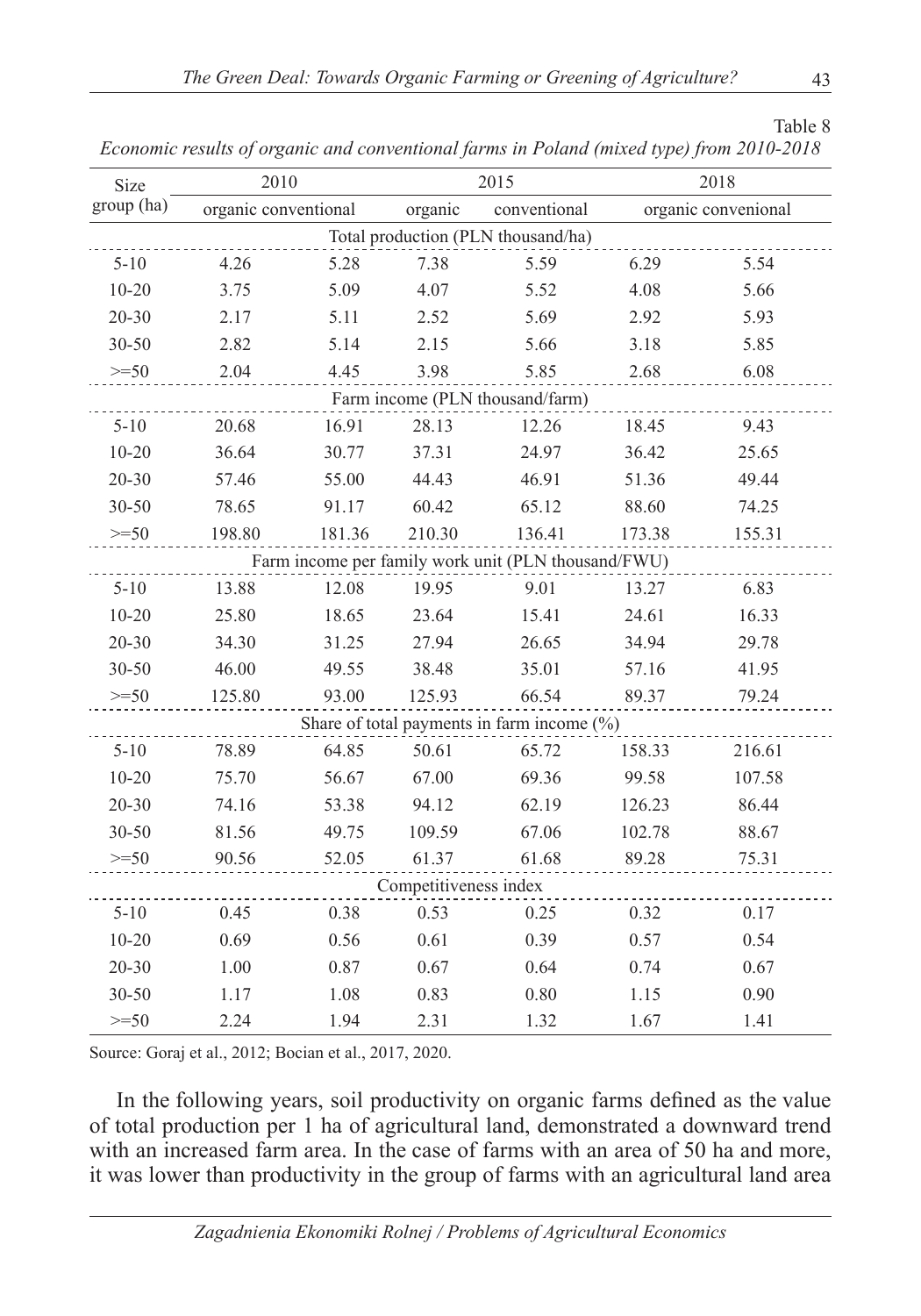of 5-10 ha by 52, 46, and 57%, respectively. In the group of conventional farms, soil productivity in the group of farms with an area of 50 ha and more was lower by 16% than in the case of the smallest farms only in 2010. In 2015 and 2018, the soil productivity rate was similar in each group. The differences between organic and conventional farms are noticeable. Average production levels of organic farms in 2010, 2015, and 2018 was PLN 3.0, 4.0, and 3.3 thousand, respectively, and was lower than that of conventional farms by 40.1, 29.3, and 42%, respectively. In simple terms, it can be assumed that soil productivity of organic farms was lower by 37% on average than in the case of conventional farms. These data correspond with the previous analysis of cereal yields, which in the case of organic farms were lower by 47.7% on average. The differences in soil productivity between organic and conventional farms are confirmed by the study by D. Komorowska, according to which from 2007-2009 soil productivity of organic farms was lower by 31% (Komorowska, 2012). The study by Krupa et al. demonstrated that in 2010, 2011, and 2012 soil productivity of organic farms covered by FADN research were lower by 64, 59, and 57%, respectively, comparing to the entire group of FADN farms (Krupa et al., 2016).

Farm income rose along with farm size. Farm income per family work unit allows for comparing it with the income of workers in the non-agricultural sectors of the national economy. It forms a basis to establish the income parity. In 2010, average remuneration in the national economy was PLN 25.81 thousand/year (Ziętara, 2012). In this year, this parity income was earned by the farmers of organic farms with an area of 10-20 ha and conventional farms with an area of 30-50 ha and more. In 2015, income at the level of income parity (PLN 31.23 thousand) was earned by the farmers in both types of farms in the group of farms with an area of 30-50 ha (Ziętara, 2017). Also in 2018, farms in this group earned the income above the parity income, amounting to PLN 39.4 thousand in this year (Skarżyńska, Augustyńska, Czułowska, and Abramczuk, 2020).

A significant factor affecting the value of parity income from a farm is all the payments received by the farms under CAP. On organic farms, in the case of the smallest farms (5-10 ha), the average share of subsidies in farm income was 96% and was lower than the share in conventional farms, where it amounted to 116%. In the remaining groups of farms, the share of payments in income fell within the range from 80 to 98% in the case of organic farms, while in terms of conventional farms it was from 63 to 78%. The share of payments in income was higher in the case of organic farms compared with conventional farms and accounted for between 17 and 20%.

A synthetic indicator informing on management efficiency is the competitiveness index<sup>8</sup> that at the same time provides information on development capacity. According to data presented in Table 8, in 2010 such a capacity was demonstrated by organic

<sup>&</sup>lt;sup>8</sup> The competitiveness index is calculated as the ratio between the farm income and costs of own production factors (labor, land, and capital). The index value between 1 and 2 indicates a farm's capacity to compete, while farms with a competitive index reaching the value of 2 and more are regarded as fully competitive (Kleinhanss, 2015).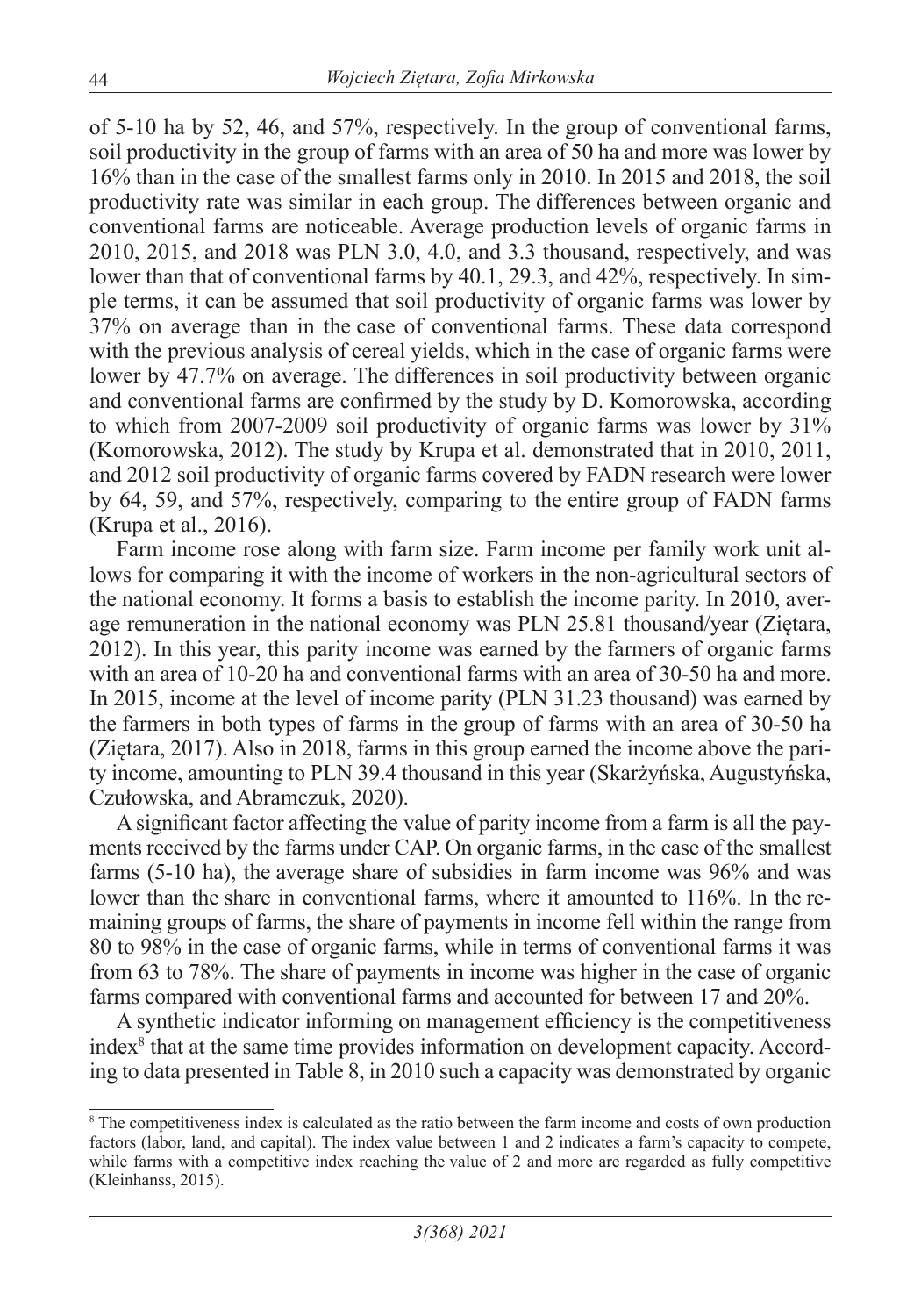farms with an area of 20-30 ha and more as well as conventional farms in the with an area of 30-50 ha and 50 ha and more. In 2015, both types of farms with an area of 50 ha and more demonstrated their competitive capacity. In 2018, organic farms showed their competitive capacity in the group of farms with an area of 30-50 ha as well as 50 ha and more, while conventional farms demonstrated such a capacity only in the group of farms with an area 50 ha and more. In this group, the competitive capacity of organic farms was higher. In general terms, it may be stated that organic farms with an area of30-50 ha and more demonstrated a higher competitive capacity.

Therefore, a question arises about the production effects of increasing the share of agricultural land under organic famingto 25% in Poland until 2030. Determining these effects is very risky owing to the need to adopt assumptions of a subjective nature. In the first-case scenario, the existing trends in the production structure and rate assumed to continue, whereby the leitmotiv behind decisions on running organic farms was the value of subsidies. This resulted in an increase of organic farms and agricultural land under organic farming. These phenomena did not translate into a proportional growth of organic production. Adopting the extrapolation method means accepting the status quo, in which the vast majority of organic farms are organic in name only. The projections pointing out at the potentially high demand for organic products are uncertain. The existing experiences demonstrate that the change of the eating habits is very slow. In addition, demand for organic products and the acceptance of higher prices depend on the society's wealth. When attempting to determine the production effects of increasing the share of agricultural land in organic farms to 25% until 2030, the following assumptions were made:

- increasing the share of agricultural land in organic farms from 2.48% in 2018 to 25% in 2030 and the area from 363.5 thousand ha to 3,664.92 ha in 2030;
- the production rate from 1 ha of agricultural land in the case of organic farms will be lower by 34% compared with farms in total;
- differences in the production rate are established according to 2018 prices.

Calculations based on these assumptions demonstrate that the effect of increasing the share of agricultural land in organic farms to 25% will be lowering of total agricultural production by 11%.

In the second-case scenario, assuming that changes in the structure of organic farms consisting in mandatory animal production to a minimum extent (at least 0.5 SD/ha of agricultural land), excluding orchard farms and an increase in the society's wealth, decrease in production may be lower than in the first-case scenario.

#### **Organization and economic results of the organic and conventional farms in Germany**

German organic farms were compared with conventional ones in 2009/2010 and 2017/2018. The respective figures are presented in Tables 9 and 10. The number of organic farms in these years was 385 and 449, respectively, while their share in the number of comparable conventional farms accounted for 15 and 21%, respectively. Despite the differences in the number of the analyzed farms, the state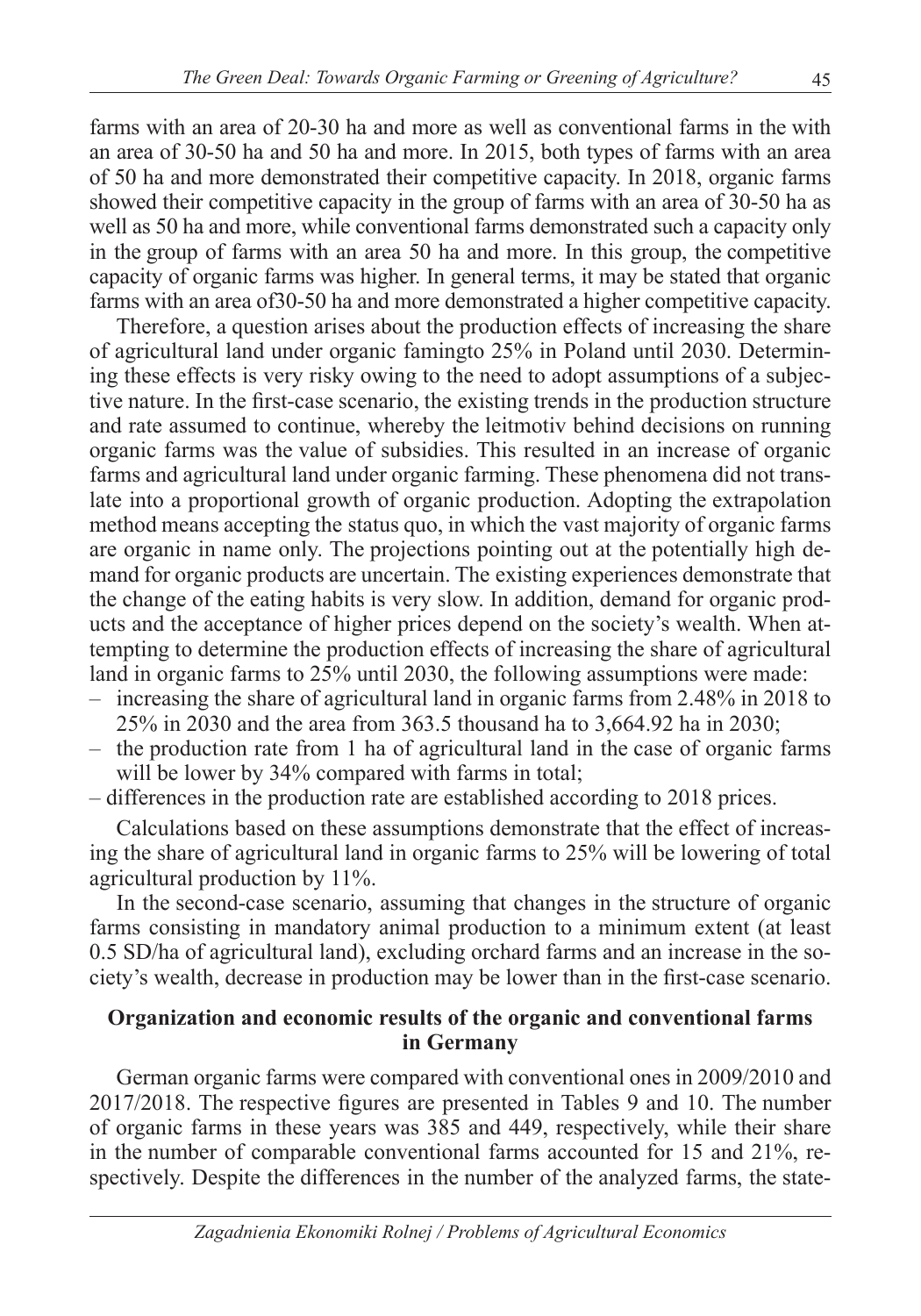ments formed on their basis are reliable. The areas of the analyzed groups of farms were similar. In 2009/2010, the areas amounted to nearly 90 ha of agricultural land, while in 2017/2018 they were higher by approximitely 30% on average. The area of organic farms in the latter year amounted to 120.3 ha and was twice higher than the average area of farms in total. In addition, it was five times higher than the area of Polish organic farms, which amounted to nearly 24 ha on average in 2018. The share of permanent grasslands in organic farms in 2017/2018 was higher and accounted for 44.3%, while in the case of conventional farms this was 36%. The share of cereal in the sown area in the cas of organic farms accounted for 53%. This should be regarded as higher than the recommended values (50%). With regard to conventional farms, it accounted for 56% and complied with the recommendations. Stocking density on organic farms in these years was 60.8 and 63.6 SD/100 ha, respectively, which met the requirements for such farms. With respect toi conventional farms, stocking density was higher and amounted to 80.2 and 91.4 SD/100 ha of agricultural land, respectively. Information on cereal yields refers to 2017/2018. These were 32.7 dt/ha for organic farms, while in the case of conventional farms the yields were higher by 89.6%. Information on wheat yields refers to both years. They amounted to 31 and 30.5 dt/ha, respectively, and were higher on conventional farms by 130% on average. Milk yield of cows on organic farms in these years was 5,879 and 6,510 kg, respectively. In the case of conventional farms, it was higher by 9 and 12%, respectively. Milk yields achieved by organic farms should be regarded as high.

|                                                                      |         | 2009/2010    | 2017/2018 |              |  |
|----------------------------------------------------------------------|---------|--------------|-----------|--------------|--|
| Specification                                                        | organic | conventional | organic   | conventional |  |
| Number of farms                                                      | 385     | 2,554        | 449       | 2,088        |  |
| Area (ha of agricultural land)                                       | 92.7    | 90.0         | 120.3     | 116.3        |  |
| Share of permanent grassland<br>in agricultural land $(\frac{6}{6})$ |         |              | 44.3      | 36.0         |  |
| Share of cereal $(\% )$                                              |         | ۰            | 53.7      | 56.1         |  |
| Stocking density (SD/100 ha)                                         | 60.8    | 80.2         | 63.6      | 91.4         |  |
| Cereal yield (dt/ha)                                                 |         |              | 32.7      | 62.0         |  |
| Wheat yield (dt/ha)                                                  | 31.0    | 71.4         | 30.5      | 70.7         |  |
| Milk yield of cows (kg/cow)                                          | 5,879   | 6,412        | 6,510     | 7,299        |  |
| Wheat prices (EUR/dt)                                                | 26.0    | 11.7         | 40.6      | 15.2         |  |
| Potato prices (EUR/dt)                                               | 29.0    | 10.1         | 46.0      | 10.1         |  |
| Milk prices (EUR/kg)                                                 | 0.38    | 0.28         | 0.49      | 0.37         |  |

*Features of German organic and conventional farms in 2009/2010 and 2017/2018*

Table 9

Source: Statistisches Jahrbuch über Landwirtschaft, Ernährung und Forsten 2015 and 2019, Bundesinformationszentrum Landwirtschaft.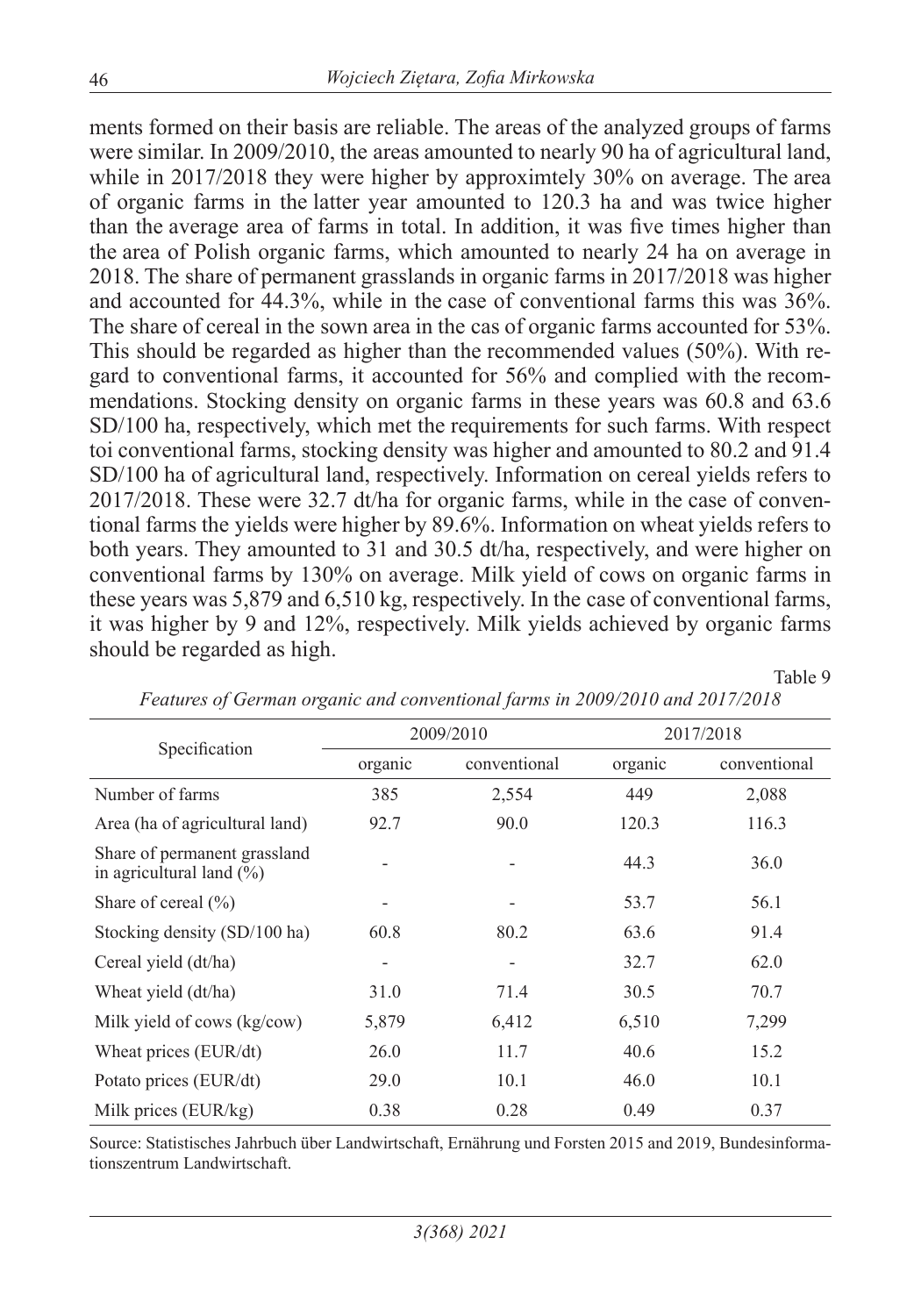Significant differences in the prices of plant products were observed. In the analyzed years, the selling prices of wheat in the case of organic farms amounted to: EUR 26.0 and 40.6 per 1 dt, respectively, and were higher compared withconventional farms by 122 and 167%, respectively. The differences in the selling prices of potatoes were even higher accounting for 187 and 355%, respectively. The differences in the selling price of milk were slighter. In 2009/2010, the selling price of milk in the case of organic farms amounted to EUR 0.38/kg, while in 2017/2018 it was EUR 0.49/kg and was higher compared with conventional farms by 35.7 and 32.4%, respectively. The selling prices of wheat, potatoes, and milk in 2017/2018 were higher than in 2009/2010 by 56, 58.6, and 29%, respectively. The smaller difference in the selling price of milk between the organic and conventional farms results from poorer development of the organic milk market. Significantly higher prices of milk were obtained by the farmers in a direct sales scheme.

Table 10 presents the figures specifying the economic effects of the analyzed types of farms per 1 ha of agricultural land. Revenue from sales in the case of organic farms in the first year amounted to EUR 1,305 and was lower by 7.3% compared with conventional farms, while in the second year it amounted to EUR 1,825 and was lower by 10.3%. In both types of farms, revenue from sales was dominated by animal production, whose share accounted for nearly 60%. In the analyzed years, other revenue in the case of organic farms was higher by 23.5 and 53.5%, respectively. The revenue of organic farms was dominated by payments with the share of 73 and 86.4%, respectively, compared with conventional farms where the share was 68.4 and 80.2%, respectively. The total revenue in both types of farms was similar. In these years, organic farms recorded higher revenue by 1.2% and 0.5%, respectively.

Table 10

|                                         |         | 2009/2010    | 2017/2018 |              |
|-----------------------------------------|---------|--------------|-----------|--------------|
| Specification                           | organic | conventional | organic   | conventional |
| Revenue from sales                      | 1,305.0 | 1,408.0      | 1,825.0   | 2,035.0      |
| including: from plant production $(\%)$ | 33.6    | 37.6         | 27.2      | 26.1         |
| from animal production $(\%)$           | 58.5    | 56.9         | 60.8      | 62.1         |
| Other revenue                           | 744.0   | 602.0        | 720.0     | 469.0        |
| including payments $(\% )$              | 73.0    | 68.4         | 86.4      | 80.2         |
| Total revenue                           | 2,049.0 | 2,010.0      | 2,545.0   | 2,531.0      |
| Costs (EUR/ha)                          | 1,588.0 | 1,607.0      | 1,953.0   | 2,047        |
| including: tangible $(\% )$             | 40.0    | 50.0         | 39.7      | 52.9         |
| employment $(\% )$                      | 10.1    | 5.2          | 12.7      | 7.5          |
| other $(\% )$                           | ٠       |              | 32.0      | 26.9         |
| Farm income (EUR/ha)                    | 461.0   | 403.0        | 592.0     | 484.0        |
| Share of payment in farm income $(\%)$  |         |              | 105.0     | 82.0         |

*Production and economic results of the organic and conventional farms in Germany in 2009/2010 and 2017/2018 (EUR/ha of agricultural land)*

Source: Statistisches Jahrbuch über Landwirtschaft, Ernährung und Forsten, Bundesinformationszentrum Landwirtschaft 2019.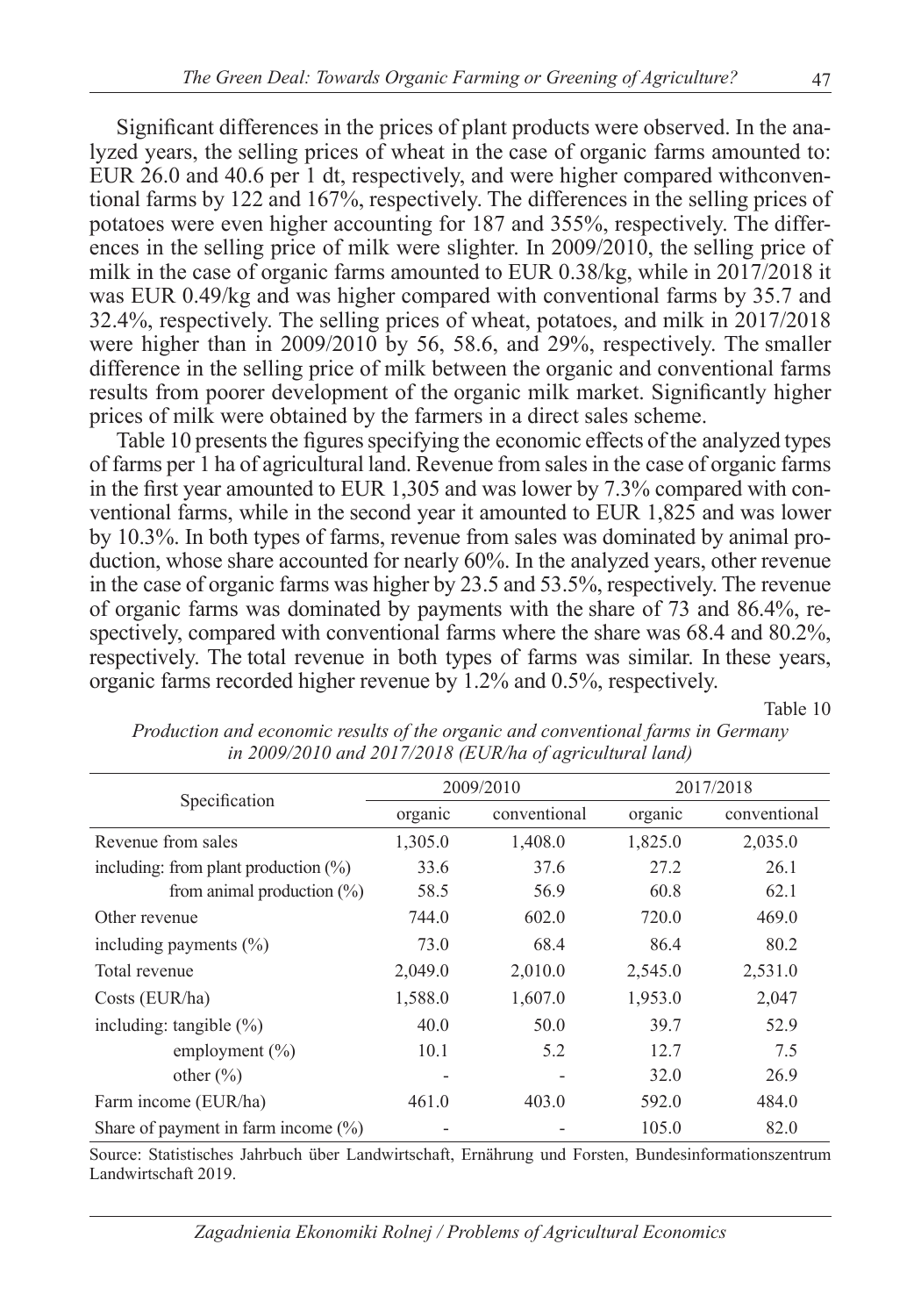The costs among organic farms were slightly lower by 1.2 and 4.6%, respectively. The share of tangible costs was lower by 10 pp. on average, while the share of employment costs was higher by 4.9 and 5.2 pp., respectively. The income of organic farms amounted to EUR 461 and 592 per 1 ha, respectively, and was higher compered with conventional farms, where it was14.4 and 22.3%, respectively, owing to higher payments. Their share in the organic farm income in 2017/2018 was105%, while the conventional farm income was 82%. The difference was 23 pp.

Considering the minor differences in revenue between organic and conventional farms (1.2 and 0.5%, respectively) and a market of organic products more developed than in Poland, it may be stated with a high degree of certainty that increasing the share of agricultural land in the German organic farms from 9.1% in 2018 to 25% in 2030 will not result in significant production decrease. In addition, subject to maintenance of the existing support, the income generated by organic farms will not be lower compared with conventional farms.

## **Agricultural production systems and the Green Deal**

The agricultural production systems that can be thecomponents of the Green Deal include organic, integrated, and precise farming. The implementation of these production systems may effectively contribute to climate and biodiversity protection. Considering Poland, one may have reasonable doubts as to the role of organic farming. Despite a growing number of organic farms up to nearly 20 thousand until 2015 and their share in agricultural land of 3.45%, p experience so far in this field is not optimistic. After the growth period a downward trend was observed. In 2018, the number of organic farms decreased by nearly 25% and their share in agricultural land dropped to 2.45% compared with 2015. The share of organic products in agricultural production was lower than the share in agricultural land. This activity has been uncommon. The opportunities for increasing organic production up to 25% of agricultural land are therefore very limited. It should be also noted that some organic farms were fake. In such case, pursuing an increased number of organic farms will result in lower production. The above prerequisites raise doubts as to the effectiveness of this method of climate and biodiversity protection.

It seems that an integrated agricultural production system, which effectively implements the environmental, economic, and social objectives, demonstrates a greater capacity in this area. The results of studies by Diercs and Heitefuss indicate that the use of plant protection products in this system, ranging from 33 and 57%, caused no significant deterioration in the volume of crops (wheat by 10%, while crops of sugar beet and field bean grew by 2%), subject to similar value of direct income (direct surplus) (after: Kuś and Stalenga, 2006). The results of research by E. Majewski on Polish farms were similar. Farmers applying integrated production systems obtained similar crop yields compared with farmers applying the conventional system, a higher direct surplus at lower use of plant protection products and nitrogen fertilizing (Majewski, 1995, 2008). The number of farms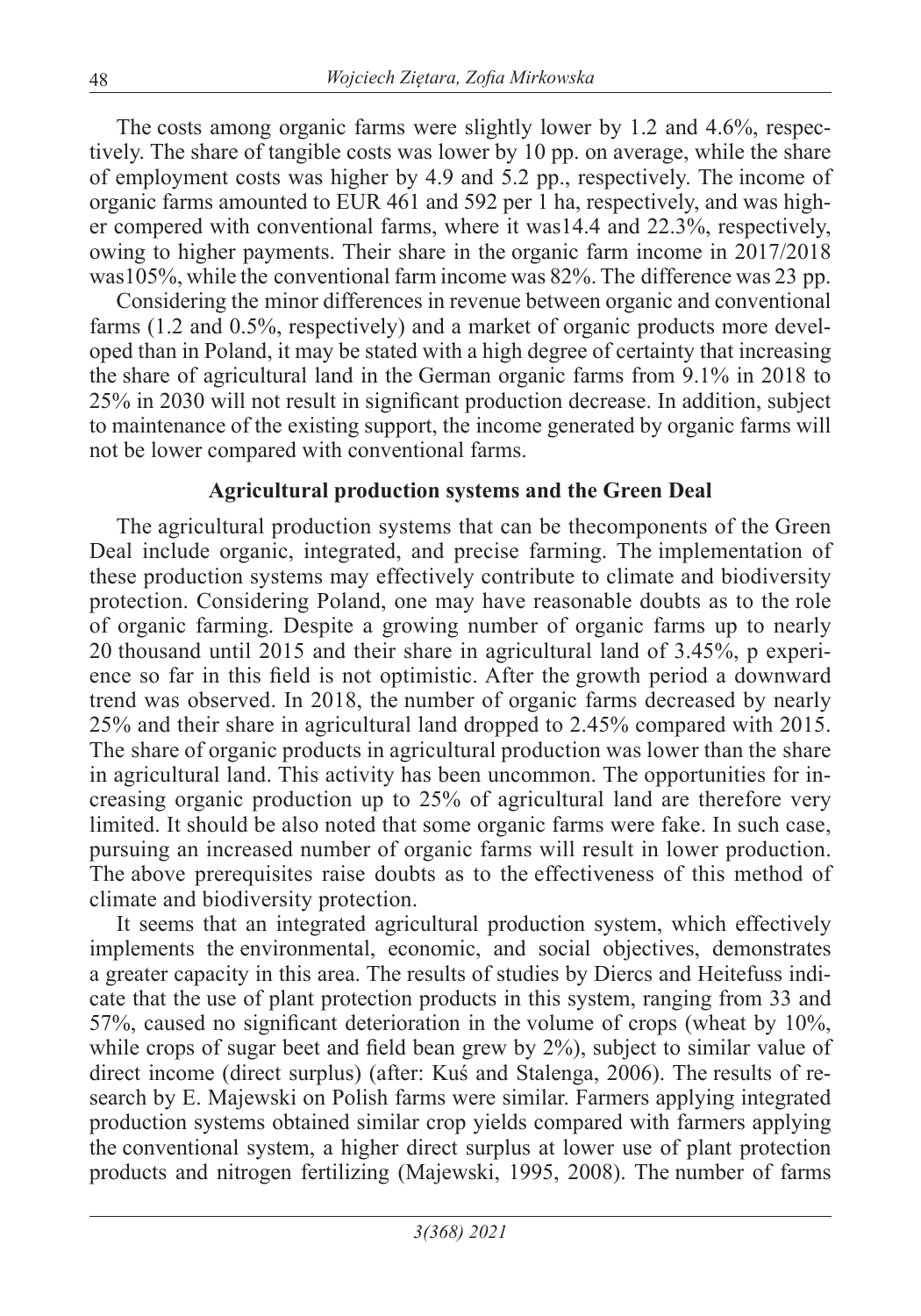applying the integrated agricultural production system (certified) is low. In 2018, it was only 3,876 farms and their share in farms in total accounted for 0.26% and in agricultural land for 0.15% (Statistics Poland, 2020).

The presented figures, both from organic farms and farms applying the integrated agricultural production system, indicate that farmers are reluctant to formalize their activity, despite the fact that they introduce many components of these systems into their farms. Thus, a question arises as to the purpose of special support for these production systems. Would not a more flexible approach be better for implementing principles that promote climate and biodiversity protection, e.g. payments related to introduction of "eco-schemes"? One example here is the direct payment scheme applied in Switzerland, which provides payments for the socalled "organic services", including:

- use of animal friendly breeding systems,
- sustainable fertilization balance,
- specific share of organic areas,
- required crop rotation,
- use of appropriate soil protection systems,
- use of the selected plant protection products (Pfefferli, 2011).

## **Conclusions**

- 1. The implementation of the Green Deal objectives concerning climate and biodiversity protection in Poland, primarily by reaching 25% of agricultural land under organic production while also maintaining the existing trends is questionable. It will cause a decrease in agricultural production by nearly 11%.
- 2. The actual development of organic production depends on demand for organic products and readiness of the consumers to accept their higher price, which is associated with the wealth of societies measured by GDP per capita. Considering the existing GDP in Poland, it is difficult to assume a strong increase in demand for organic products.
- 3. In the vast majority of the analyzed countries, except from Austria, Denmark, and Italy, and partially Germany, organic production is niche in nature.
- 4. One specific feature of Polish organic farms is the fact they focused only on one type of activity. More than 80% of them were involved in plant production only, which is in contrary to the concept of organic farming. The average area of these farms amounted to 24.5 ha and was at least twice as large as the average area of farms in Poland.
- 5. Considering the limited resources under CAP allocated to environmental objectives and climate protection, there is a doubt as to special support available for organic farm development. These farms should benefit from support on equal principles with the other farms implementing the agri-environmental programs and "eco-schemes". The nature of their activity provides them with more extensive opportunities to implement these programs and therefore to benefit from sup-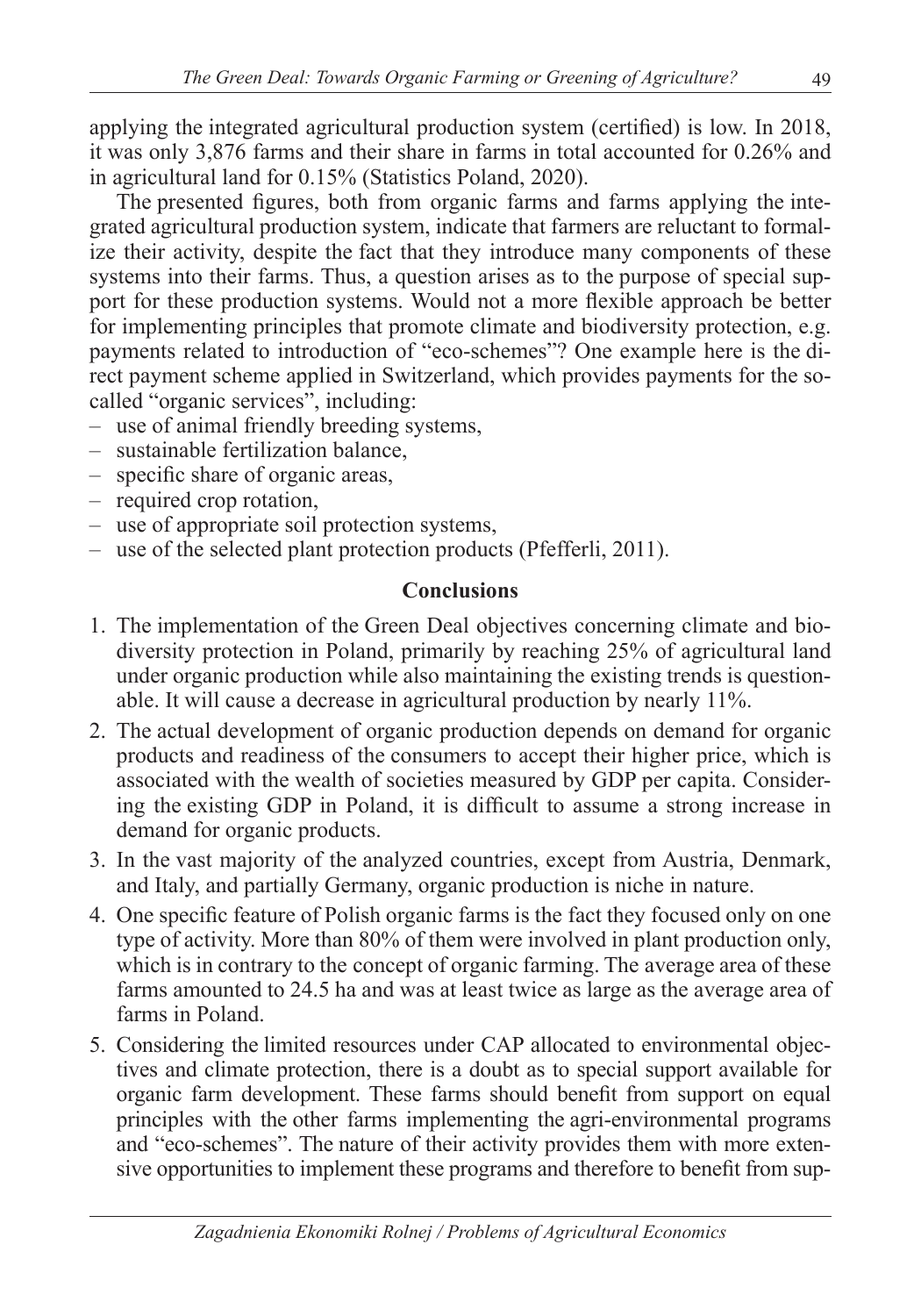port. Organic farms should operate on market terms. Holding a certificate should promote their bargaining power towards the purchasers. In such a situation, their development would depend on the actual demand for organic products.

6. Implementing the principles of farming promoting climate protection and biodiversity is much easier in the case of large-scale commercial farms. Their development depends on removing the obstacles that prevent their production structure from improving.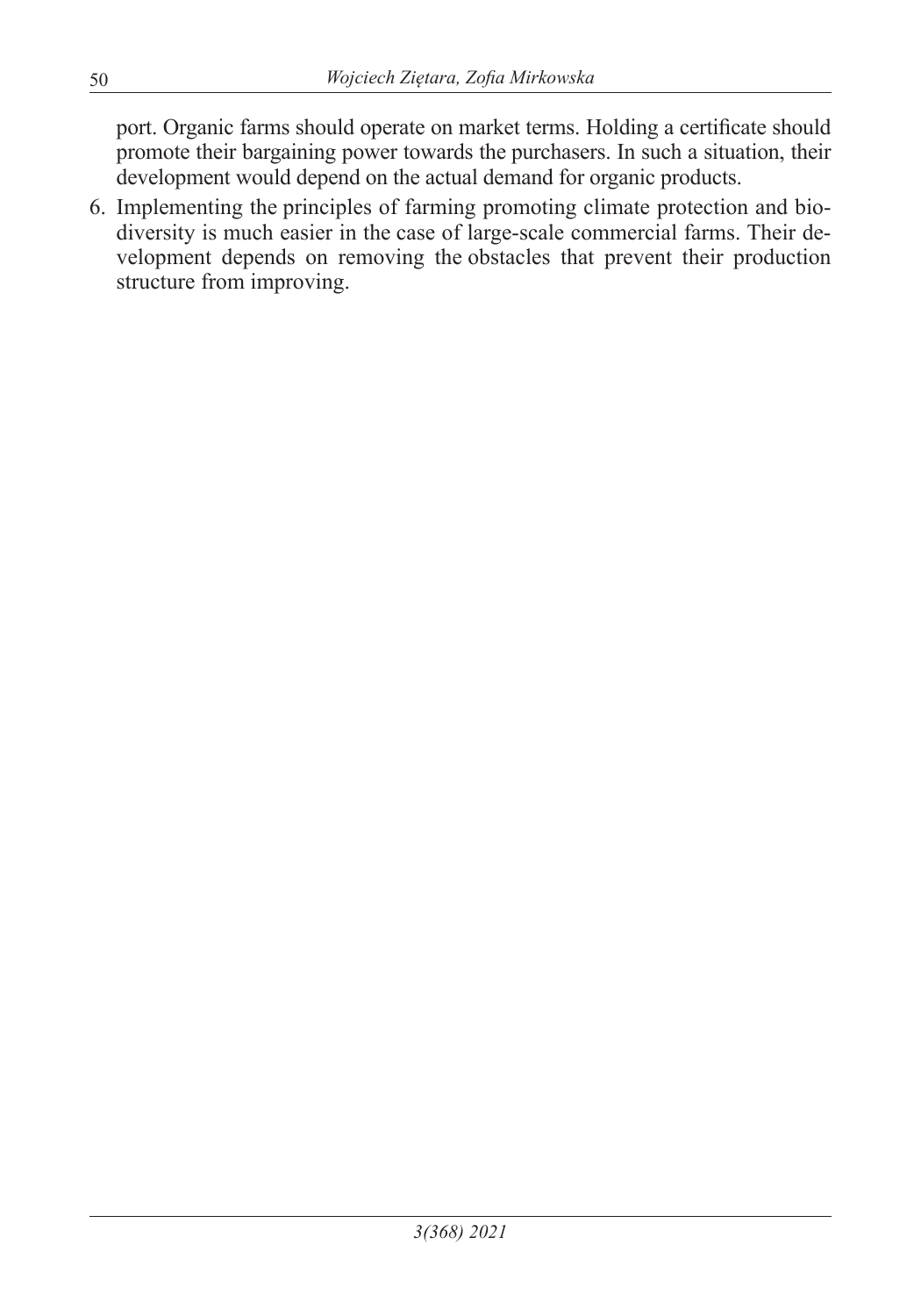#### **References**

- Babalski, Z. (2020). Retrieved from: https://zielonewiadomosci.pl/tematy/zielony-lad/europejski-zielony-lad-w-pieciu-punktach/ (access date: 27.10.2020).
- Bocian, M., Osuch, D., Smolik, A. (2017). *Parametry techniczno-ekonomiczne według grup gospodarstw rolnych uczestniczących w Polskim FADN w 2015 r*. Warszawa: IERiGŻ-PIB.
- Bocian, M., Osuch, D., Smolik, A. (2020). *Parametry techniczno-ekonomiczne według grup gospodarstw rolnych uczestniczących w Polskim FADN w 2018 r*. Warszawa: IERiGŻ-PIB.
- Dominik, A. (2010). *System rolnictwa precyzyjnego*. Radom: Centrum Doradztwa Rolniczego w Brwinowie, Oddział w Radomiu.
- Duda-Krynicka, M., Jaskulecki, H. (2010). Historia i perspektywy rozwoju rolnictwa ekologicznego w Polsce. *Problemy Ekologii*, Vol. 14, No. 2, pp. 85-91.
- *European Green Deal*. Retrieved from: https://ec.europa.eu/info/strategy/priorities-2019-2024/ european-green-deal\_pl) (access date: March 2021).
- Golinowska, M. (2013). *Rozwój rolnictwa ekologicznego*. Wrocław: Wydawnictwo Uniwersytetu Przyrodniczego we Wrocławiu.
- Goraj, L., Bocian, M., Osuch, D., Smolik, A. (2012). *Parametry techniczno-ekonomiczne według grup gospodarstw rolnych uczestniczących w Polskim FADN w 2010 r*. Warszawa: IERiGŻ-PIB.
- Hermaniuk, Vol. (2018). Postawy i zachowania konsumentów na rynku ekologicznych produktów żywnościowych. *Handel Wewnętrzny, No. 2*(373), pp. 189-199.
- IJHRS (2017). Raport o stanie rolnictwa ekologicznego w Polsce w latach 2015-2016. Warszawa: IJHRS.
- IJHRS (2019). Raport o stanie rolnictwa ekologicznego w Polsce w latach 2017-2018. Warszawa: IJHRS.
- Jasiński, J., Michalska, S., Śpiewak, R., (2013). *Rolnictwo ekologiczne czynnikiem rozwoju lokalnego – analiza wybranych przypadków*. Warszawa: IRWiR PAN.
- Jasiński, J., Hałasiewicz, A., Śpiewak, R., Dominiak-Woźniak, D. (2019). *Stymulowanie produkcji żywności ekologicznej. Instrumenty efektywnego wsparcia instytucjonalnego, prawnego i finansowego na rzecz rozwoju rolnictwa ekologicznego, w szczególności na rzecz grup i organizacji producentów żywności ekologicznej*. Warszawa: IRWiR PAN.
- Jezierska-Thöle, A., Biczkowski, M. (2017). Środki z Funduszy Unii Europejskiej jako szansa rozwoju sektora gospodarstw ekologicznych w Polsce. *Roczniki Naukowe SERiA*, Vol. XIX, Issue 2, pp. 95-101.
- Józwiak, W., Mirkowska, Z., Ziętara, W. (2018). Gospodarstwa pomocnicze a wykorzystanie ziemi rolniczej. *Wieś i Rolnictwo, No. 2*(179), pp. 151-167.
- Kleinhanss, W. (2015). Konkurencyjność głównych typów gospodarstw rolniczych w Niemczech. *Zagadnienia Ekonomiki Rolnej, No. 1*(342), pp. 24-39.
- Komorowska, D. (2006). Perspektywy rozwoju rolnictwa ekologicznego w Polsce. *Problemy Rolnictwa Światowego*, Vol. 15, pp. 43-48.
- Komorowska, D. (2012). Wielkość a efektywność gospodarstw ekologicznych. *Zagadnienia Ekonomiki Rolnej, No. 4*(333), pp. 65-83.
- Kowalska, A. (2010). Czynniki wpływające na rozwój rolnictwa ekologicznego w Polsce i w innych krajach europejskich. *Annales Universitas Mariae Curie-Skłodowska*, Vol. 44, No. 1, s. 47-63.
- Krupa, M., Witkowicz, R., Jacyk, G. (2016). Opłacalność produkcji w gospodarstwach ekologicznych uczestniczących w Polskim FADN. *Fragmenta Agronomica*, Vol. 33, No. 3, pp. 46-56.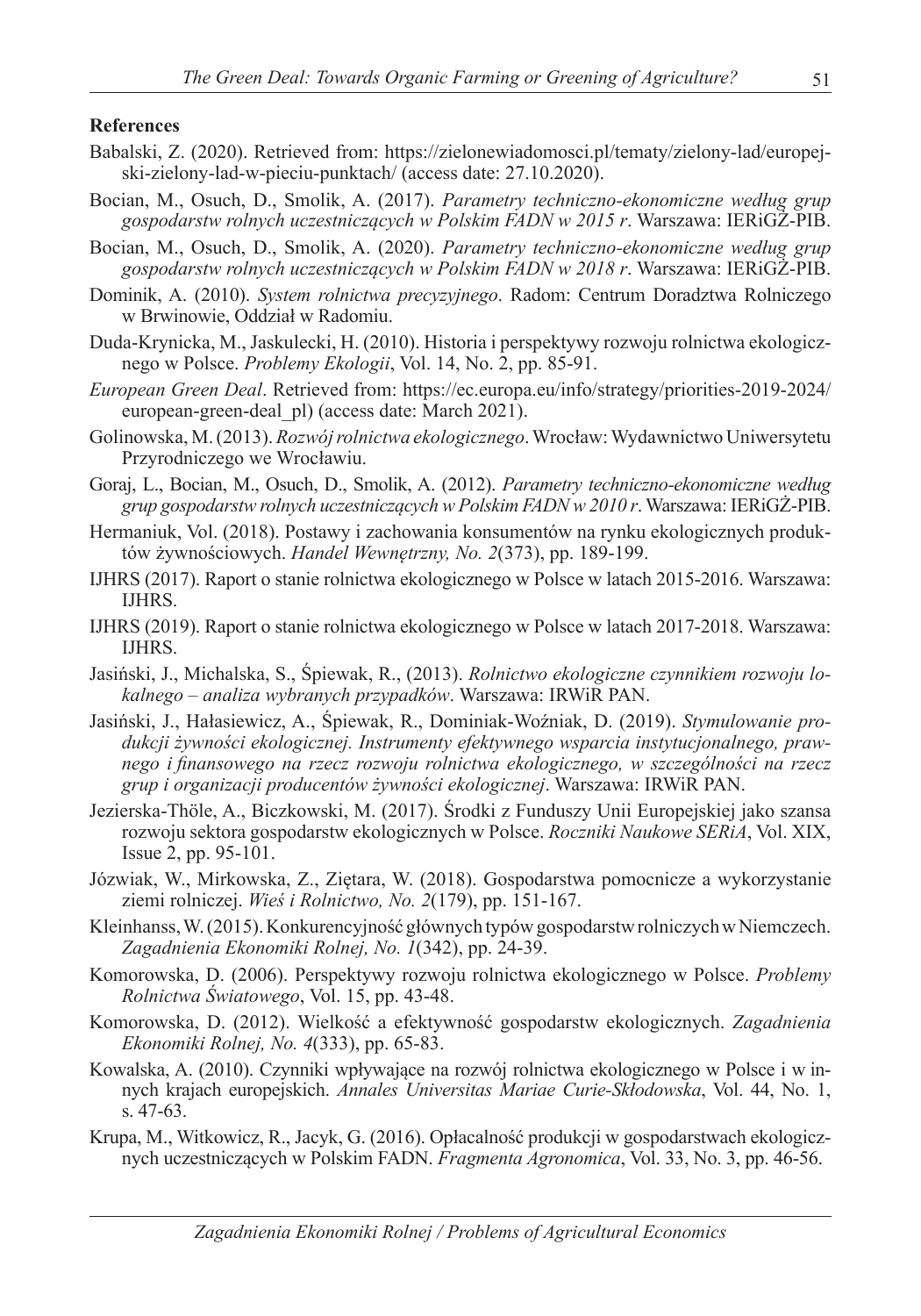- Kułyk, P., Michałowska, M. (2016). Stan rozwoju rolnictwa ekologicznego w Polsce w latach 2004-2014. *Zeszyty Naukowe SGGW w Warszawie – Ekonomika i Organizacja Gospodarki Żywnościowej*, No. 113, pp. 17-32.
- Kuś, J., Stalenga, J. (2006). Perspektywy rozwoju różnych systemów produkcji rolniczej w Polsce. *Biuletyn Instytutu Hodowli i Aklimatyzacji Roślin*, No. 242, pp. 15-25.
- Kwasek, M. (ed.). (2018). *Z badań nad rolnictwem społecznie zrównoważonym [47]. Zrównoważone systemy żywnościowe*. Monografie Programu Wieloletniego 2015-2019, nr 83. Warszawa: IERiGŻ-PiB.
- Kwasek, M. (2019). Systemy jakości żywności w Unii Europejskiej. *Przemysł Spożywczy*, t. 73, No. 11, pp. 2-6.
- *Lista państw świata według PKB*. Retrieved from: https://pl.wikipedia.org/wiki/Lista\_pa%C5% 84stw %C5%9Bwiata\_wed%C5%82ug\_PKB\_(parytet\_si%C5%82y\_nabywczej)\_(access date:  $27.11.2010$ ).
- Łuczka-Bakuła, W. (2013). Rozwój rolnictwa ekologicznego na tle wsparcia w ramach PROW 2004-2006. *Journal of Agribusiness and Rural Development, No. 4*(30), pp. 161-175.
- Majewski, E. (1996). Koncepcja systemu integrowanej produkcji rolniczej. *Zagadnienia Ekonomiki Rolnej*, No. 6, pp. 39-55.
- Majewski, E. (2002). *Ekonomiczno-organizacyjne uwarunkowania rozwoju Systemu Integrowanej Produkcji Rolniczej (SIPR) w Polsce*. Warszawa: Wydawnictwo SGGW.
- Majewski, E. (2008). *Trwały rozwój i trwałe rolnictwo teoria a praktyka gospodarstw rolniczych.* Warszawa: Wydawnictwo SGGW.
- Marciniak, M. (2020). Przywrócenie bioróżnorodności a bezpieczeństwo żywnościowe. *Farmer*, No. 12.
- Mazur-Wierzbicka, E. (2016). Rozwój rolnictwa ekologicznego w Polsce na tle krajów Unii Europejskiej. *Studia i Prace WNEiZ US*, No. 44, pp. 195-206.
- Michalski, Vol. (2011). Rozwój i struktura rolnictwa ekologicznego w Niemczech. *Journal of Resarch and Applications in Agricultural Engineering*, Vol. 56, No. 4, pp. 46-51.
- Ministry of Agriculture and Rural Development, Ministry of Environment (2004). *Kodeks Dobrej Praktyki Rolniczej*. Warszawa: Fundacja Programów Pomocy dla Rolnictwa FAPA.
- Nowogródzka, T. (2012). Stan i perspektywy rozwoju rolnictwa ekologicznego w Polsce. *Zeszyty Naukowe SGGW – Problemy Rolnictwa Światowego*, Vol. 12, Issue 2, pp. 54-65.
- Niewiadomski, W. (1993). *Rolnictwo jutra*. Materiały konferencyjne "Biologiczne środowisko uprawne a zagrożenia chorobowe roślin". ART, Olsztyn, pp. 9-23.
- Pawlewicz, A. (2007). Rolnictwo ekologiczne w Polsce wybrane wskaźniki. *Zeszyty Naukowe SGGW – Problemy Rolnictwa Światowego*, Vol. 2(17), Issue 2, pp. 415-422.
- Pfefferli, pp. (2011). Kierunki rozwoju szwajcarskiego rolnictwa. *Zagadnienia Ekonomiki Rolnej*, No. 1, pp. 27-45.
- Pupel, K., Łukaszewicz, M., Sakowski, T., Kuczyńska, B., Grodkowski, G., Solarczyk, P., Matuszewski, A. (2018). Rolnictwo ekologiczne w Polsce na tle krajów członkowskich Unii Europejskiej i świata. *Przegląd Hodowlany*, No. 6, pp. 1-5.
- Radkiewicz, W. (1995). Rolnictwo niemieckie przeszłość i teraźniejszość. *Ruch Prawniczy, Ekonomiczny i Socjologiczny*, Vol. LVII, Issue 3, pp. 53-62.
- Rozporządzenie MRiRW (projekt) (2020) zmieniające rozporządzenie w sprawie szczegółowych warunków i trybu przyznawania pomocy finansowej w ramach działania "Rolnictwo ekologiczne" objętego Programem Rozwoju Obszarów Wiejskich na lata 2014-2020, No. 172 z 28.12.2020.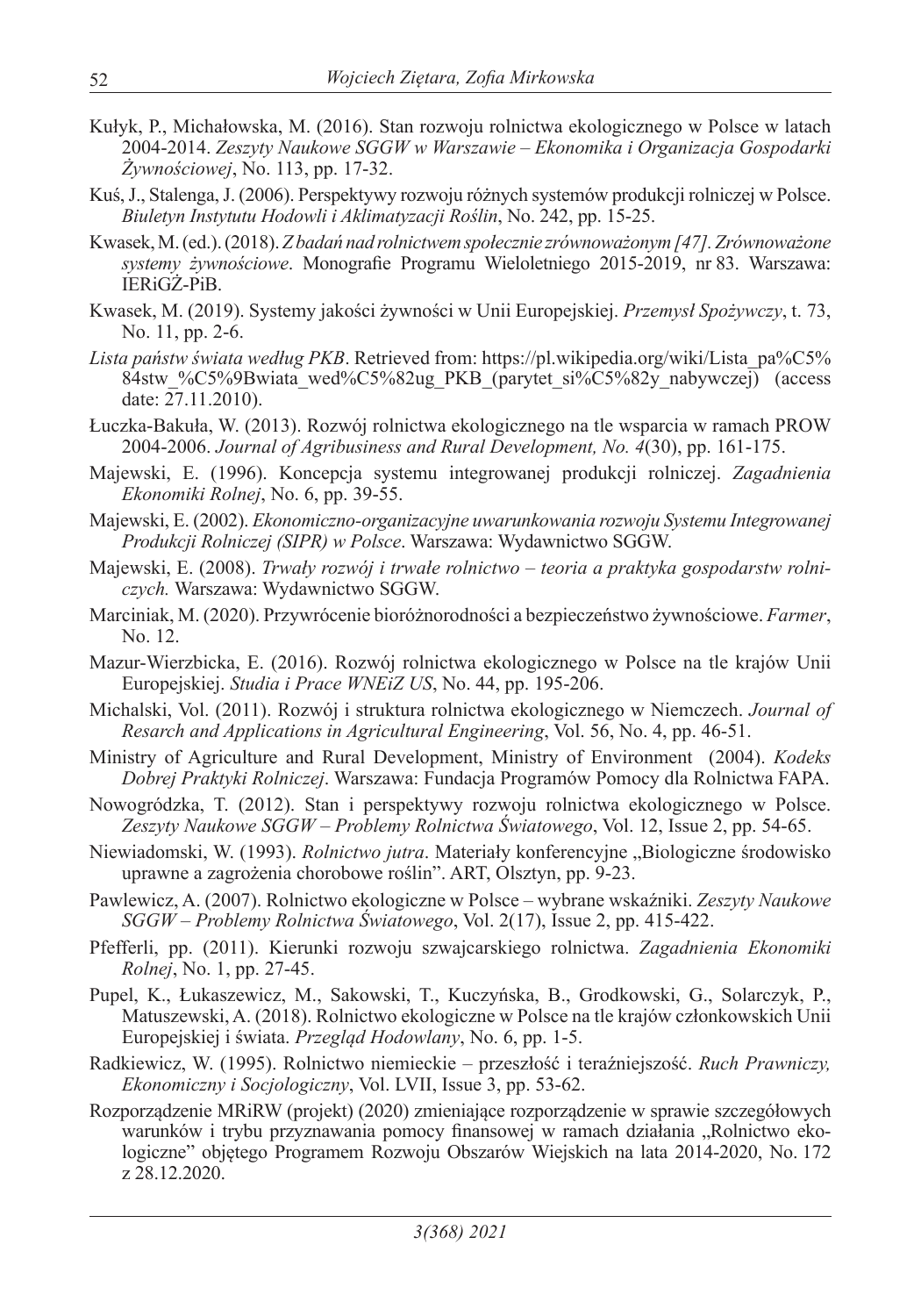- Rozporządzenie Rady (EWG) 2092/91 z dnia 24 czerwca 1991 r. w sprawie produkcji ekologicznej produktów rolnych oraz znakowania produktów rolnych i środków spożywczych; https://op.europa.eu/pl/publication-detail/-/publication/987288f6-680a-42ac-8f55- 6c3505212486/language-pl.
- Runowski, H. (1996). *Ograniczenia i szanse rolnictwa ekologicznego*. Warszawa: Wydawnictwo SGGW.
- Schaack, D. (2020). *Europäischen Bio-Marktknackt die 40 Mrd. EUR. Marke*. Retrieved from: https://www.ami-informiert.de/news-single-view?tx\_aminews\_singleview%5Baction%5D =show&tx\_aminews\_singleview%5Bcontroller%5D=News&tx\_aminews\_singleview%5Bn ews%5D=17389&cHash=5ae89de52d3b87fc0ec852388156d141 (access date: 27.11.2020).
- Skarżyńska, A., Augustyńska, I., Czułowska, M., Abramczuk, Ł. (2020). *Produkcja, koszty i dochody wybranych produktów rolniczych w latach 2018 i 2019*. Warszawa: IERiGŻ-PIB.
- Smoluk-Sikorska, J. (2010). Stan rolnictwa ekologicznego i rynku jego produktów w Unii Europejskiej. *Journal of Agribusiness and Rural Development, No. 4*(18), pp. 87-95.
- Solska, J. (2011). *Kokosowy orzech*. Polityka, No. 2818.
- Statistics Poland (2009). *Rocznik statystyczny rolnictwa i obszarów wiejskich 2008*. Warszawa: GUS.
- Statistics Poland (2016). *Rocznik Statystyczny Rolnictwa 2015*. Warszawa: GUS.
- Statistics Poland (2017). *Charakterystyka gospodarstw rolnych w 2016 r.* Warszawa: GUS.
- Statistics Poland (2020). *Rocznik Statystyczny Rolnictwa 2019.* Warszawa: GUS.
- Statistisches Jahrbuch über Ernährung Landwirtschafts und Forsten 2010 i 2019. Münster: Landwirtschaftsverlag.
- Styczek-Kuryluk, M. (2016). *Kolejny spadek liczby eko gospodarstw i powierzchni eko użytków rolnych*. Retrieved from: http://ekoarka.com.pl/kolejny-spadek-liczby-eko-gospodarstw-i- -powierzchni-eko-uzytkow-rolnych/ (access date: 16.11.2020).
- Treaty establishing the European Economic Community of 25 March 1957. Retrieved from: https:// www.cvce.eu/obj/treaty\_establishing\_the\_european\_economic\_community\_rome\_25\_ march 1957-en-cca6ba28-0bf3-4ce6-8a76-6b0b3252696e.html (access date: March 2021).
- Wąs, A., Malak-Rawlikowska, A., Majewski, E. (2018). Nowy model funkcjonowania wspólej polityki rolnej – wyzwania dla Polski. *Zagadnienia Ekonomiki Rolnej/Problems of Agricultural Economics, No*. 4(357), pp. 33-59.
- Wójcicki, Z. (2008). Systemy produkcji rolniczej w Polsce. *Infrastruktura i ekologia terenów wiejskich*, No. 2, pp. 27-37.
- Wrzaszcz, W., Zegar, J.S. (2014). Gospodarstwa ekologiczne w latach 2005-2010. *Zagadnienia Ekonomiki Rolnej/Problems of Agricultural Economics, No. 2*(339), pp. 39-58.
- Wrzaszcz, W., Prandecki, K. (2020). Rolnictwo a Europejski Zielony Ład. *Zagadnienia Ekonomiki Rolnej/Problems of Agricultural Economics, No. 4*(365), pp. 156-179.
- Zegar, J.S. (2012). Rola drobnych gospodarstw w procesie zrównoważonego rozwoju obszarów wiejskich. *Problemy Drobnych Gospodarstw Rolnych*, No. 1, pp. 129-148.
- Ziętara, W. (2017). Pozycja konkurencyjna polskich gospodarstw z uwzględnieniem typów rolniczych, *Roczniki Naukowe SERiA*, Vol. XIX, z. 3, 319-324.
- Ziętara W., Zielinski, M., Mirkowska, Z., Józwiak, W. (2021). *Systemy i skala produkcji a obciążenia środowiskowo klimatyczne*. Warszawa: Forum Inicjatyw Rozwojowych.
- Zuba-Ciszewska, M., Zuba, J. (2016). Miejsce ekologicznej produkcji rolniczej w polskim rolnictwie. *Roczniki Naukowe SERiA*, Vol. XVIII, z. 3, pp. 411-418.
- Zygmunt, I. (2020). *Europejski Zielony Ład w pięciu punktach*. Retrieved from: https://zielonewiadomosci.pl/tematy/zielony-lad/europejski-zielony-lad-w-pieciu-punktach/ (access date: 27.10.2020).